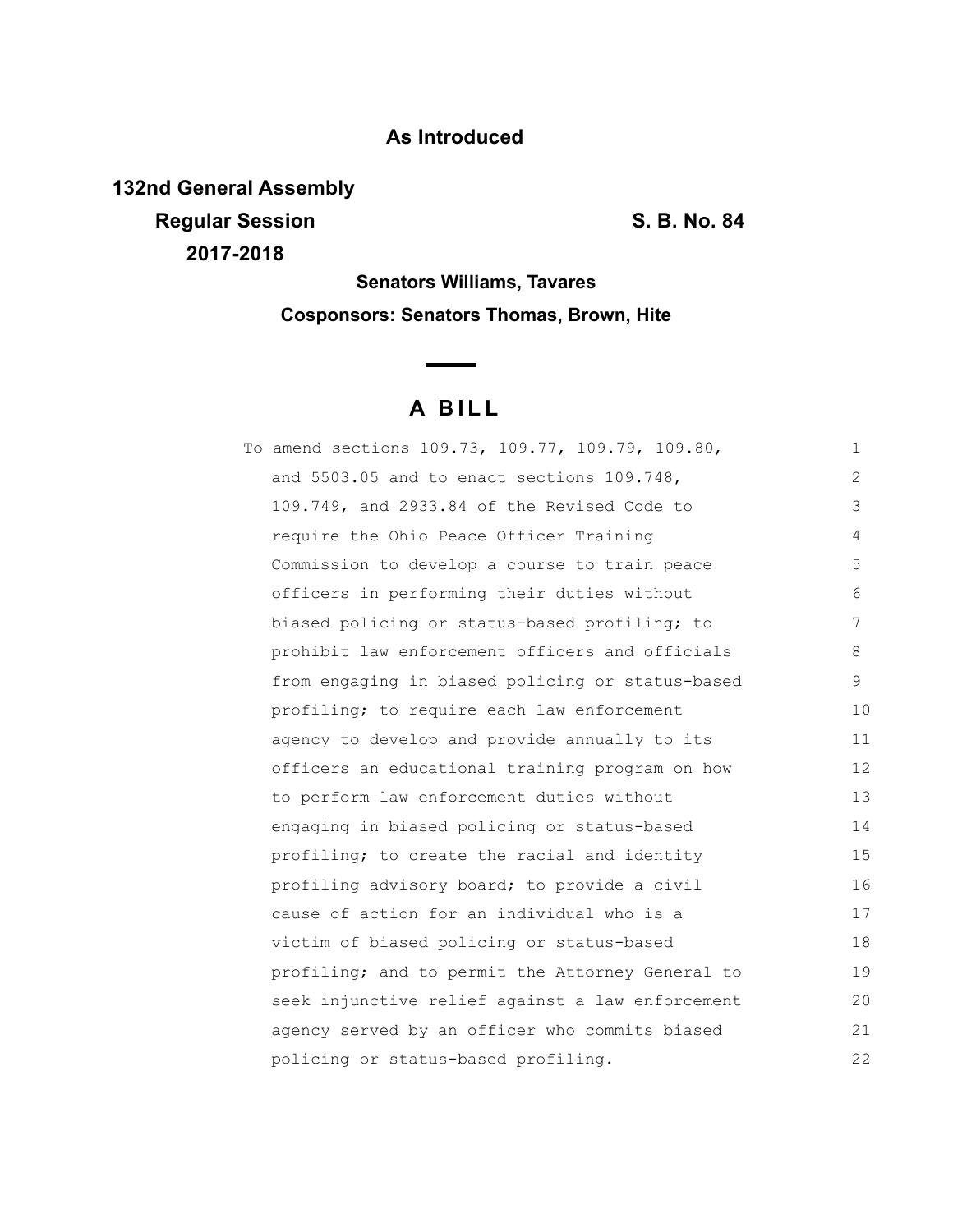### **BE IT ENACTED BY THE GENERAL ASSEMBLY OF THE STATE OF OHIO:**

**Section 1.** That sections 109.73, 109.77, 109.79, 109.80, and 5503.05 be amended and sections 109.748, 109.749, and 2933.84 of the Revised Code be enacted to read as follows: **Sec. 109.73.** (A) The Ohio peace officer training commission shall recommend rules to the attorney general with respect to all of the following: (1) The approval, or revocation of approval, of peace officer training schools administered by the state, counties, municipal corporations, public school districts, technical college districts, and the department of natural resources; (2) Minimum courses of study, attendance requirements, and equipment and facilities to be required at approved state, county, municipal, and department of natural resources peace officer training schools; (3) Minimum qualifications for instructors at approved state, county, municipal, and department of natural resources peace officer training schools; (4) The requirements of minimum basic training that peace officers appointed to probationary terms shall complete before being eligible for permanent appointment, which requirements shall include training in the handling of the offense of domestic violence, other types of domestic violence-related offenses and incidents, and protection orders and consent agreements issued or approved under section 2919.26 or 3113.31 of the Revised Code; crisis intervention training; and training in the handling of missing children and child abuse and neglect 23 24 25 26 27 28 29 30 31 32 33 34 35 36 37 38 39 40 41 42 43 44 45 46 47 48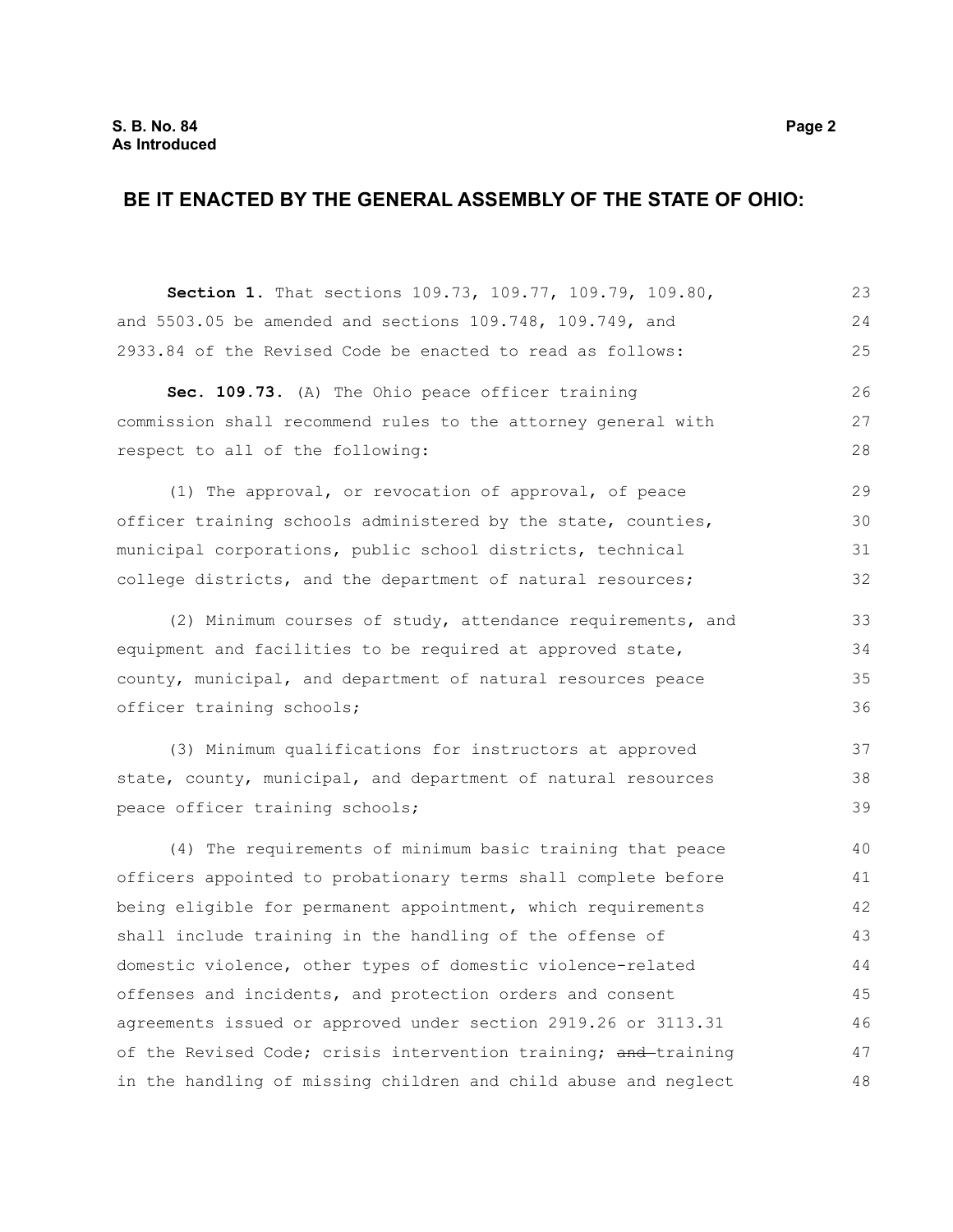cases; and training in handling violations of section 2905.32 of the Revised Code; training in performing law enforcement duties and handling law enforcement matters without engaging in biased policing or status-based profiling; and the time within which such basic training shall be completed following appointment to a probationary term; 49 50 51 52 53 54

(5) The requirements of minimum basic training that peace officers not appointed for probationary terms but appointed on other than a permanent basis shall complete in order to be eligible for continued employment or permanent appointment, which requirements shall include training in the handling of the offense of domestic violence, other types of domestic violencerelated offenses and incidents, and protection orders and consent agreements issued or approved under section 2919.26 or 3113.31 of the Revised Code $\tau_L$  crisis intervention training, and; training in the handling of missing children and child abuse and neglect cases, and ; training in handling violations of section 2905.32 of the Revised Code $\tau_i$  training in performing law enforcement duties and handling law enforcement matters without engaging in biased policing or status-based profiling; and the time within which such basic training shall be completed following appointment on other than a permanent basis; 55 56 57 58 59 60 61 62 63 64 65 66 67 68 69 70

(6) Categories or classifications of advanced in-service training programs for peace officers, including programs in the handling of the offense of domestic violence, other types of domestic violence-related offenses and incidents, and protection orders and consent agreements issued or approved under section 2919.26 or 3113.31 of the Revised Code $\tau_i$  in crisis intervention $\tau$ and ; in the handling of missing children and child abuse and neglect cases, and ; in handling violations of section 2905.32 of the Revised Code $\tau$ ; training in performing law enforcement 71 72 73 74 75 76 77 78 79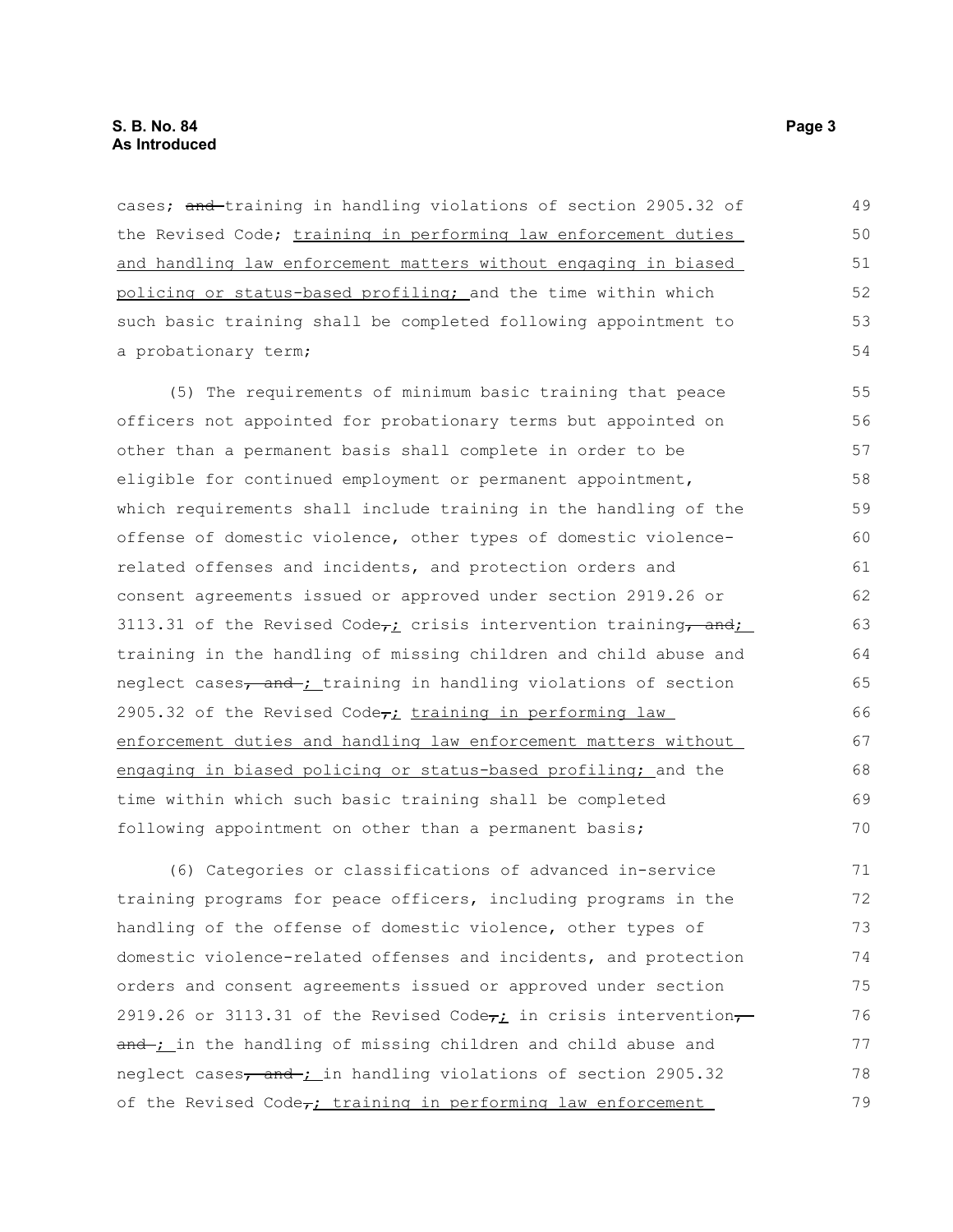| duties and handling law enforcement matters without engaging in  | 80  |
|------------------------------------------------------------------|-----|
| biased policing or status-based profiling; and minimum courses   | 81  |
| of study and attendance requirements with respect to such        | 82  |
| categories or classifications;                                   | 83  |
| (7) Permitting persons, who are employed as members of a         | 84  |
| campus police department appointed under section 1713.50 of the  | 85  |
| Revised Code; who are employed as police officers by a qualified | 86  |
|                                                                  |     |
| nonprofit corporation police department pursuant to section      | 87  |
| 1702.80 of the Revised Code; who are appointed and commissioned  | 88  |
| as bank, savings and loan association, savings bank, credit      | 89  |
| union, or association of banks, savings and loan associations,   | 90  |
| savings banks, or credit unions police officers, as railroad     | 91  |
| police officers, or as hospital police officers pursuant to      | 92  |
| sections 4973.17 to 4973.22 of the Revised Code; or who are      | 93  |
| appointed and commissioned as amusement park police officers     | 94  |
| pursuant to section 4973.17 of the Revised Code, to attend       | 95  |
| approved peace officer training schools, including the Ohio      | 96  |
| peace officer training academy, and to receive certificates of   | 97  |
| satisfactory completion of basic training programs, if the       | 98  |
| private college or university that established the campus police | 99  |
| department; qualified nonprofit corporation police department;   | 100 |
| bank, savings and loan association, savings bank, credit union,  | 101 |
| or association of banks, savings and loan associations, savings  | 102 |
| banks, or credit unions; railroad company; hospital; or          | 103 |
| amusement park sponsoring the police officers pays the entire    | 104 |
| cost of the training and certification and if trainee vacancies  | 105 |
| are available;                                                   | 106 |
| (8) Permitting undercover drug agents to attend approved         | 107 |

(8) Permitting undercover drug agents to attend approved peace officer training schools, other than the Ohio peace officer training academy, and to receive certificates of satisfactory completion of basic training programs, if, for each 107 108 109 110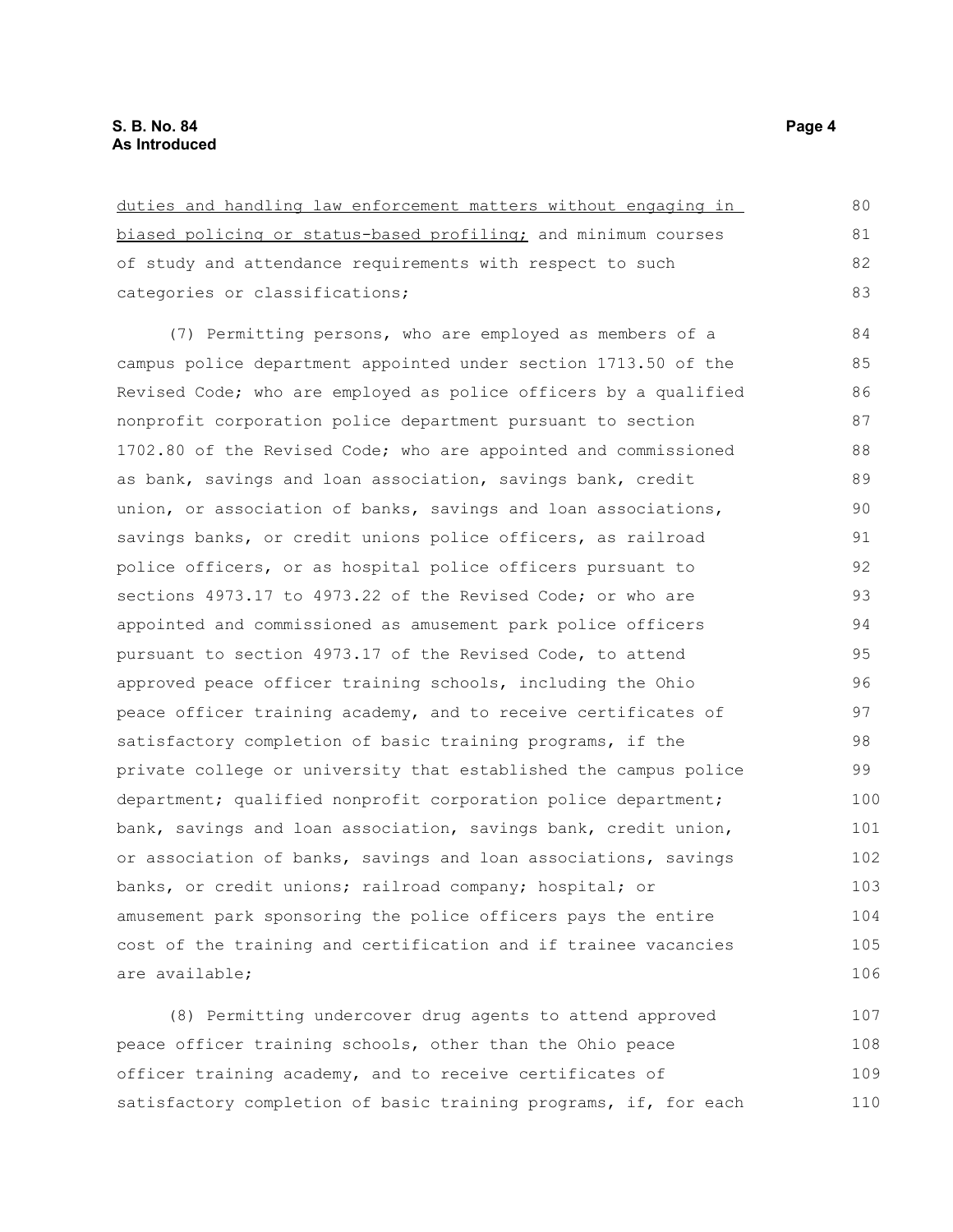undercover drug agent, the county, township, or municipal corporation that employs that undercover drug agent pays the entire cost of the training and certification; 111 112 113

(9)(a) The requirements for basic training programs for bailiffs and deputy bailiffs of courts of record of this state and for criminal investigators employed by the state public defender that those persons shall complete before they may carry a firearm while on duty; 114 115 116 117 118

(b) The requirements for any training received by a bailiff or deputy bailiff of a court of record of this state or by a criminal investigator employed by the state public defender prior to June 6, 1986, that is to be considered equivalent to the training described in division (A)(9)(a) of this section. 119 120 121 122 123

(10) Establishing minimum qualifications and requirements for certification for dogs utilized by law enforcement agencies; 124 125

(11) Establishing minimum requirements for certification of persons who are employed as correction officers in a fullservice jail, five-day facility, or eight-hour holding facility or who provide correction services in such a jail or facility; 126 127 128 129

(12) Establishing requirements for the training of agents of a county humane society under section 1717.06 of the Revised Code, including, without limitation, a requirement that the agents receive instruction on traditional animal husbandry methods and training techniques, including customary ownerperformed practices. 130 131 132 133 134 135

(B) The commission shall appoint an executive director, with the approval of the attorney general, who shall hold office during the pleasure of the commission. The executive director shall perform such duties assigned by the commission. The 136 137 138 139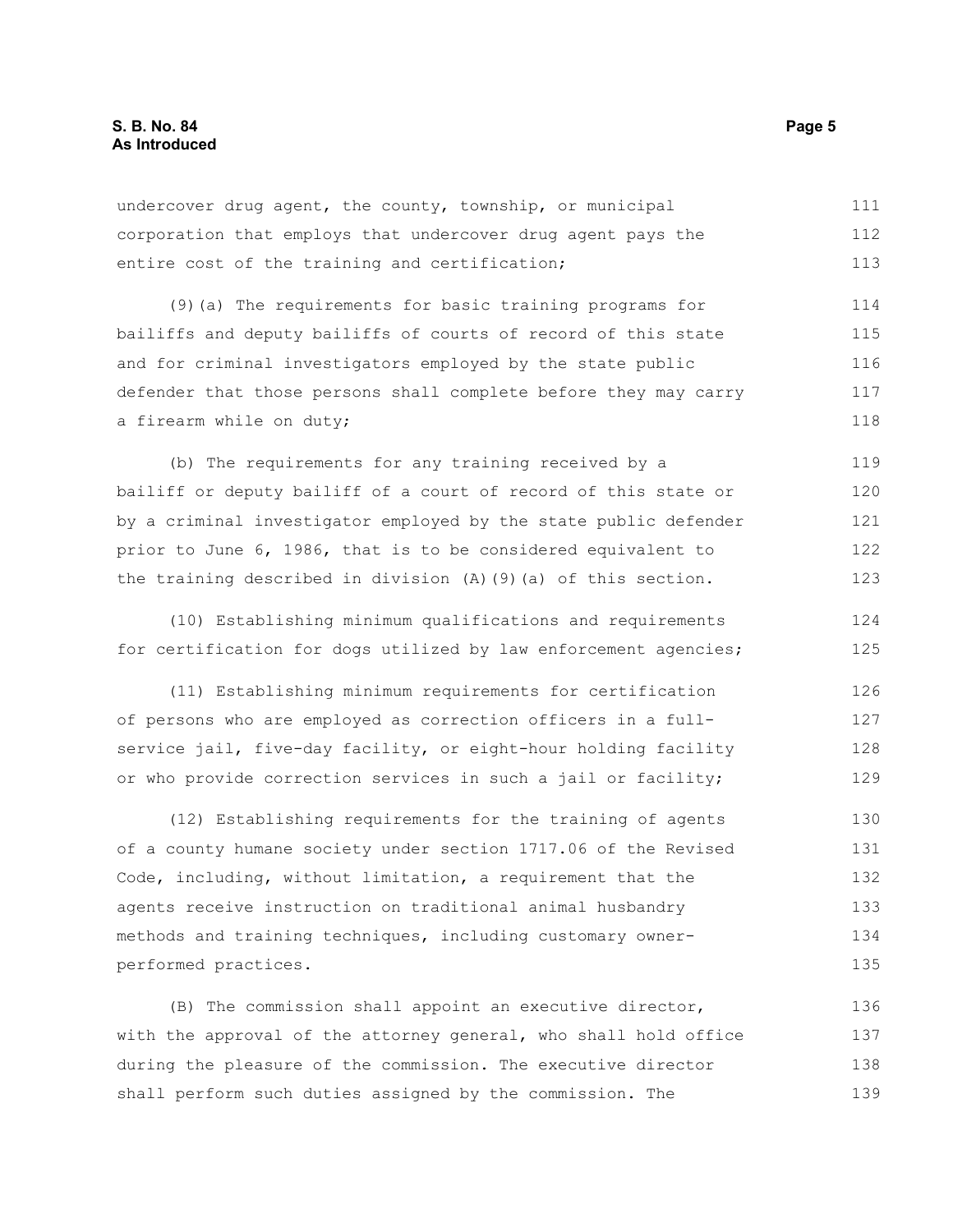executive director shall receive a salary fixed pursuant to Chapter 124. of the Revised Code and reimbursement for expenses within the amounts available by appropriation. The executive director may appoint officers, employees, agents, and consultants as the executive director considers necessary, prescribe their duties, and provide for reimbursement of their expenses within the amounts available for reimbursement by appropriation and with the approval of the commission. (C) The commission may do all of the following: (1) Recommend studies, surveys, and reports to be made by 140 141 142 143 144 145 146 147 148 149

the executive director regarding the carrying out of the objectives and purposes of sections 109.71 to 109.77 of the Revised Code; 150 151 152

(2) Visit and inspect any peace officer training school that has been approved by the executive director or for which application for approval has been made; 153 154 155

(3) Make recommendations, from time to time, to the executive director, the attorney general, and the general assembly regarding the carrying out of the purposes of sections 109.71 to 109.77 of the Revised Code;

(4) Report to the attorney general from time to time, and to the governor and the general assembly at least annually, concerning the activities of the commission; 160 161 162

(5) Establish fees for the services the commission offers under sections 109.71 to 109.79 of the Revised Code, including, but not limited to, fees for training, certification, and testing; 163 164 165 166

(6) Perform such other acts as are necessary or appropriate to carry out the powers and duties of the commission 167 168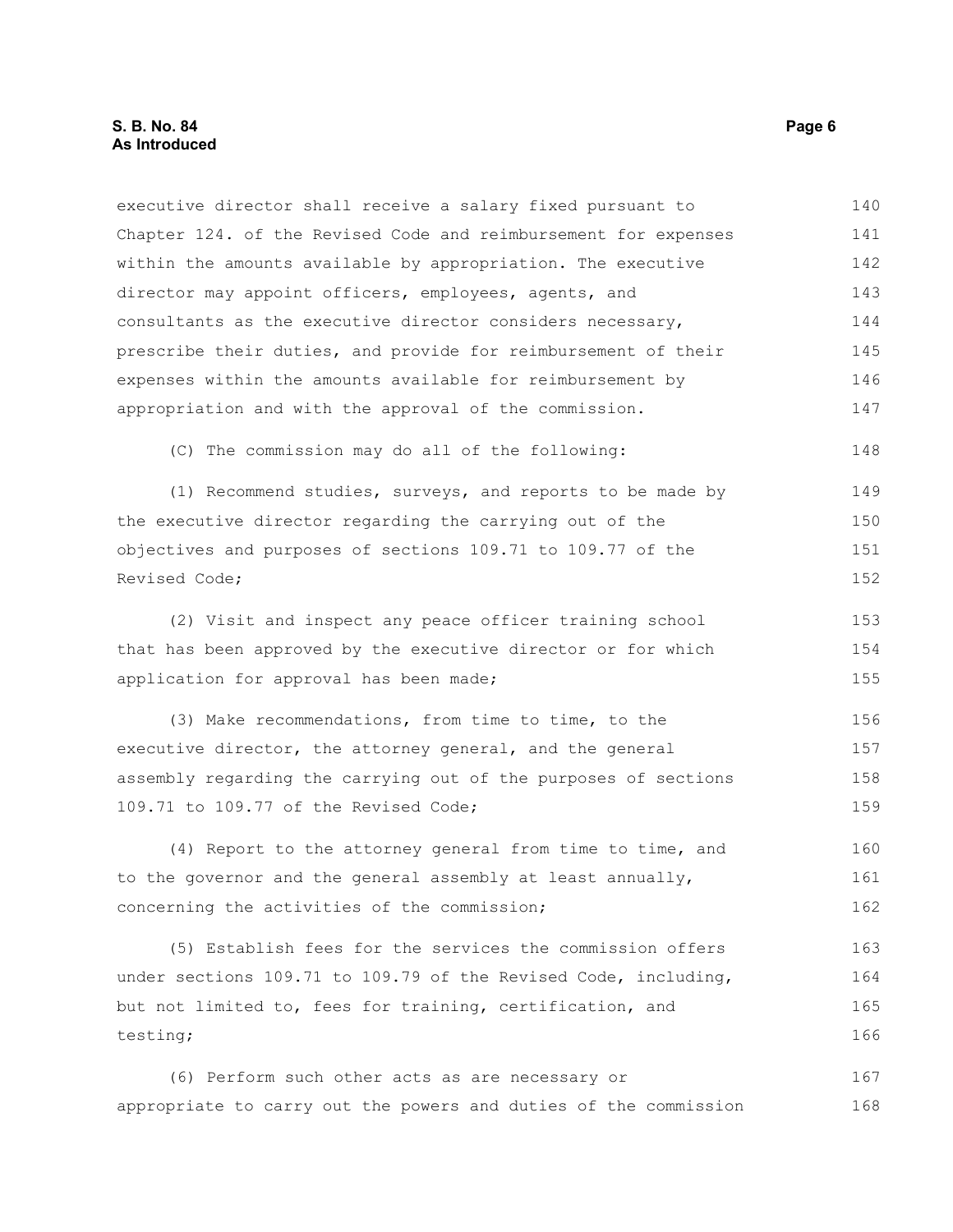| as set forth in sections 109.71 to 109.77 of the Revised Code.   | 169 |
|------------------------------------------------------------------|-----|
| (D) In establishing the requirements, under division (A)         | 170 |
| (12) of this section, the commission may consider any portions   | 171 |
| of the curriculum for instruction on the topic of animal         | 172 |
| husbandry practices, if any, of the Ohio state university        | 173 |
| college of veterinary medicine. No person or entity that fails   | 174 |
| to provide instruction on traditional animal husbandry methods   | 175 |
| and training techniques, including customary owner-performed     | 176 |
| practices, shall qualify to train a humane agent for appointment | 177 |
| under section 1717.06 of the Revised Code.                       | 178 |
| Sec. 109.748. The attorney general shall do all of the           | 179 |
| following:                                                       | 180 |
| (A) Adopt, in accordance with Chapter 119. or pursuant to        | 181 |
| section 109.74 of the Revised Code, rules governing the training | 182 |
| of peace officers in performing law enforcement duties and       | 183 |
| handling law enforcement matters without engaging in biased      | 184 |
| policing or status-based profiling, including biased policing    | 185 |
| and status-based profiling of the type described in divisions    | 186 |
| (B) and (C) of section 2933.84 of the Revised Code. The rules    | 187 |
| shall specify the amount of that training necessary for the      | 188 |
| satisfactory completion of basic training programs at approved   | 189 |
| peace officer training schools other than the Ohio peace officer | 190 |
| training academy. The rules shall require that the training      | 191 |
| include, but not be limited to, materials that provide an        | 192 |
| understanding of the historical and cultural systems that        | 193 |
| perpetuate biased policing and status-based profiling,           | 194 |
| assistance in identifying biased policing and status-based       | 195 |
| profiling practices, and self-evaluation strategies for officers | 196 |
| to preempt biased policing or status-based profiling prior to    | 197 |
| stopping an individual.                                          | 198 |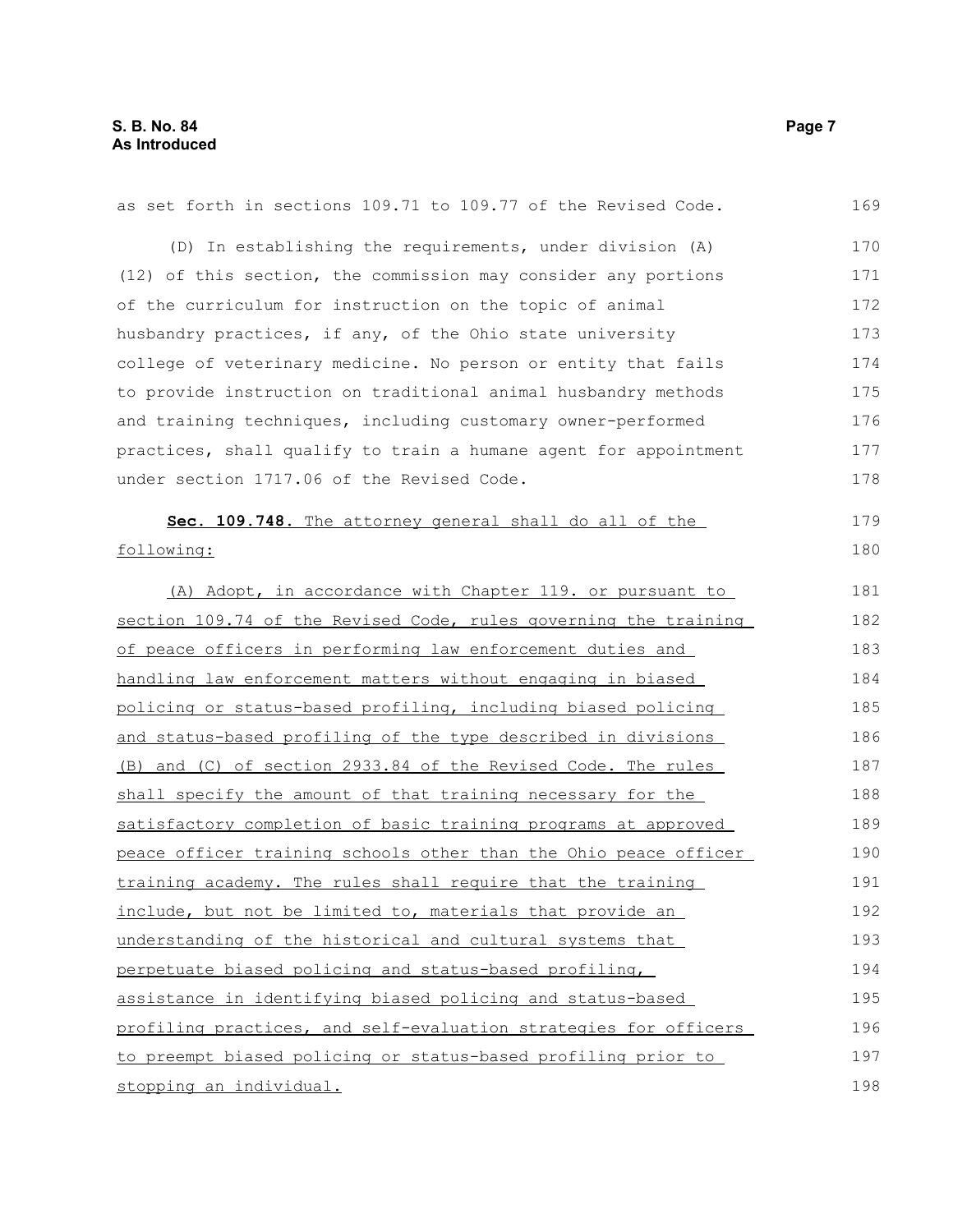| (B) Adopt reasonable rules under Chapter 119. of the             | 199 |
|------------------------------------------------------------------|-----|
| Revised Code prescribing the format and timing of the submission | 200 |
| by law enforcement agencies under division (G) (1) of section    | 201 |
| 2933.84 of the Revised Code of information gathered under        | 202 |
| divisions (E) and (F) of that section.                           | 203 |
| (C) In accordance with division (G) of section 2933.84 of        | 204 |
| the Revised Code, analyze all data submitted to the attorney     | 205 |
| general pursuant to that division, publish the data and the      | 206 |
| analysis of the data in a report, and distribute copies of the   | 207 |
| report.                                                          | 208 |
| Sec. 109.749. (A) There is hereby created within the             | 209 |
| office of the attorney general the racial and identity profiling | 210 |
| advisory board. The board is established for the purpose of      | 211 |
| eliminating biased policing and status-based profiling, and      | 212 |
| improving diversity and racial and identity sensitivity in law   | 213 |
| enforcement.                                                     | 214 |
| (B) Unless otherwise stated in this division, the governor       | 215 |
| shall appoint members to the board with the advice and consent   | 216 |
| of the senate. The board shall consist of the following members: | 217 |
| (1) The attorney general, the state public defender, and         | 218 |
| the superintendent of the state highway patrol, or their         | 219 |
| designees;                                                       | 220 |
| (2) The president of the Ohio association of chiefs of           | 221 |
| police, or the president's designee;                             | 222 |
| (3) The president of the buckeye state sheriffs'                 | 223 |
| association, or the president's designee;                        | 224 |
| (4) Two members of the senate, one appointed by the              | 225 |
| president of the senate and one appointed by the minority leader | 226 |
| of the senate;                                                   | 227 |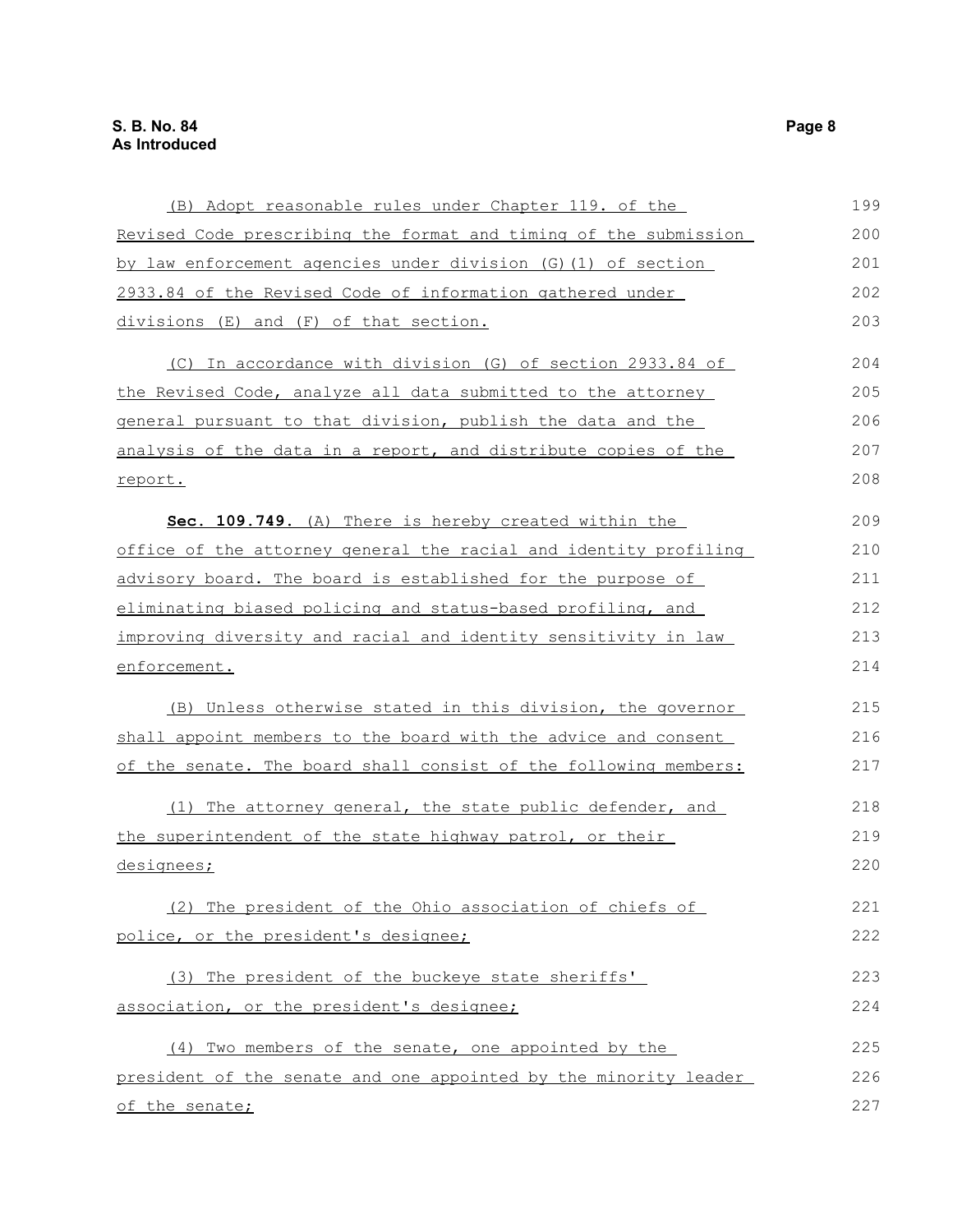| (5) Two members of the house of representatives, one             | 228 |
|------------------------------------------------------------------|-----|
| appointed by the speaker of the house of representatives and one | 229 |
| appointed by the minority leader of the house of                 | 230 |
| representatives;                                                 | 231 |
| (6) A member of the general assembly appointed by the Ohio       | 232 |
| legislative black caucus;                                        | 233 |
| (7) A university professor who specializes in policing and       | 234 |
| racial and identity equity;                                      | 235 |
| (8) Two representatives of civil or human rights nonprofit       | 236 |
| organizations who specialize in civil or human rights;           | 237 |
| (9) Two representatives of community organizations who           | 238 |
| specialize in civil or human rights and criminal justice and who | 239 |
| work with victims of biased policing or status-based profiling,  | 240 |
| with at least one of the representatives being between sixteen   | 241 |
| and twenty-four years of age;                                    | 242 |
| (10) Two religious clergy members with experience in             | 243 |
| addressing and reducing racial and identity bias toward          | 244 |
| individuals and groups.                                          | 245 |
| (C) The board shall have the following annual duties:            | 246 |
| (1) Assist the attorney general in analyzing the data            | 247 |
| reported by law enforcement agencies pursuant to division (G) of | 248 |
| section 2933.84 of the Revised Code;                             | 249 |
| (2) Assess state and local law enforcement training              | 250 |
| regarding biased policing and status-based profiling;            | 251 |
| (3) Work in partnership with state and local law                 | 252 |
| enforcement agencies to review and analyze biased policing and   | 253 |
| status-based profiling policies and practices across geographic  | 254 |
| areas in Ohio;                                                   | 255 |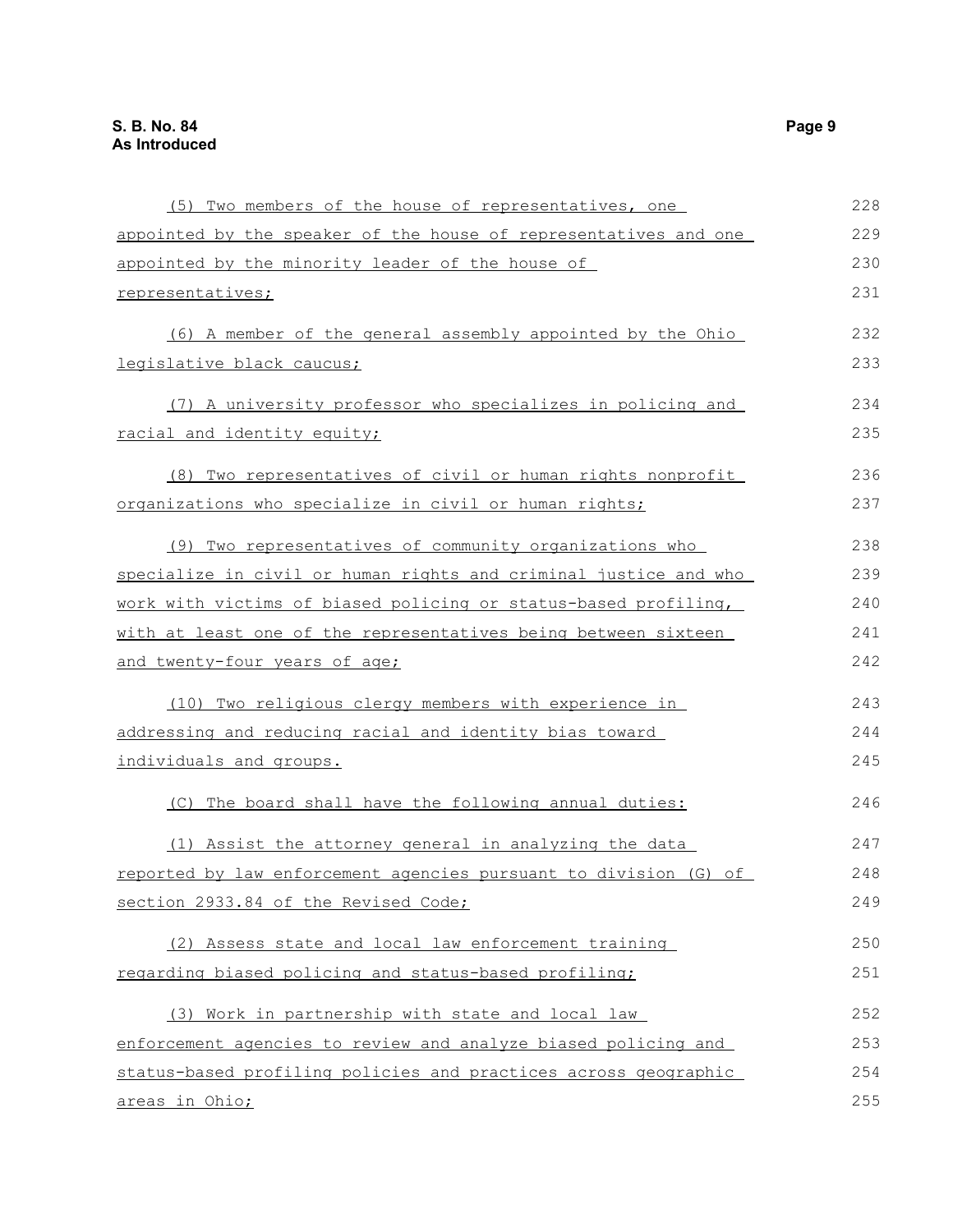| (4) Conduct evidence-based research or consult available         | 256 |
|------------------------------------------------------------------|-----|
| research on intentional and implicit biases and law enforcement  | 257 |
| stop, search, and seizure tactics;                               | 258 |
| (5) Hold at least three public meetings across the state         | 259 |
| to discuss biased policing and status-based profiling and        | 260 |
| potential reforms to prevent those practices, and provide public | 261 |
| notice of each meeting at least sixty days before each meeting;  | 262 |
| (6) Issue an annual report that provides the board's             | 263 |
| assessment of biased policing and status-based profiling in the  | 264 |
| state, detailed findings on the past and current status of       | 265 |
| racial and identity profiling, and policy recommendations to     | 266 |
| eliminate biased policing and profiling.                         | 267 |
| (D) The annual report of the board is a public record and        | 268 |
| shall be posted on the attorney general's web site. Previous     | 269 |
| annual reports shall be retained and kept available on the web   | 270 |
| site.                                                            | 271 |
| (E)(1) Members of the board shall serve initial four year        | 272 |
| terms. At the end of each term the original appointing authority | 273 |
| may renew the member's appointment. Any vacancy that occurs on   | 274 |
| the board shall be filled in the same manner as the original     | 275 |
| appointment.                                                     | 276 |
| (2) The board shall annually elect two of its members as         | 277 |
| co-chairpersons. No action of the board shall be valid unless    | 278 |
| agreed to by a majority of its members.                          | 279 |
| (3) Members of the board shall serve without compensation.       | 280 |
| Sec. 109.77. (A) As used in this section:                        | 281 |
| (1) "Felony" has the same meaning as in section 109.511 of       | 282 |
| the Revised Code.                                                | 283 |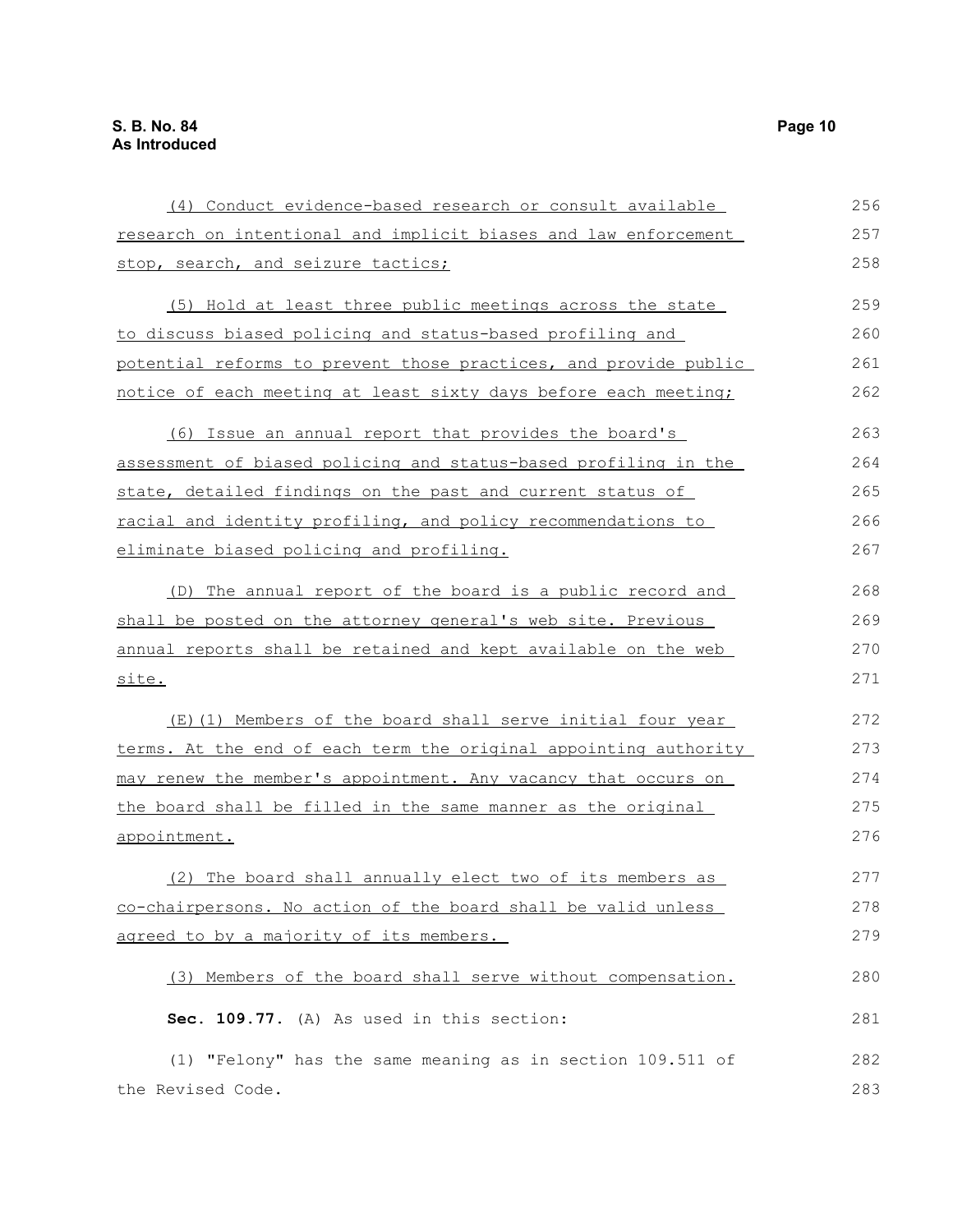#### **S. B. No. 84 Page 11 As Introduced**

959.131 of the Revised Code. (B)(1) Notwithstanding any general, special, or local law or charter to the contrary, and except as otherwise provided in this section, no person shall receive an original appointment on a permanent basis as any of the following unless the person previously has been awarded a certificate by the executive director of the Ohio peace officer training commission attesting to the person's satisfactory completion of an approved state, county, municipal, or department of natural resources peace officer basic training program: (a) A peace officer of any county, township, municipal corporation, regional transit authority, or metropolitan housing authority; (b) A natural resources law enforcement staff officer, forest-fire investigator, wildlife officer, or natural resources officer of the department of natural resources; (c) An employee of a park district under section 511.232 or 1545.13 of the Revised Code; (d) An employee of a conservancy district who is designated pursuant to section 6101.75 of the Revised Code; (e) A state university law enforcement officer; (f) A special police officer employed by the department of mental health and addiction services pursuant to section 5119.08 of the Revised Code or the department of developmental disabilities pursuant to section 5123.13 of the Revised Code; (g) An enforcement agent of the department of public safety whom the director of public safety designates under 285 286 287 288 289 290 291 292 293 294 295 296 297 298 299 300 301 302 303 304 305 306 307 308 309 310 311

(2) "Companion animal" has the same meaning as in section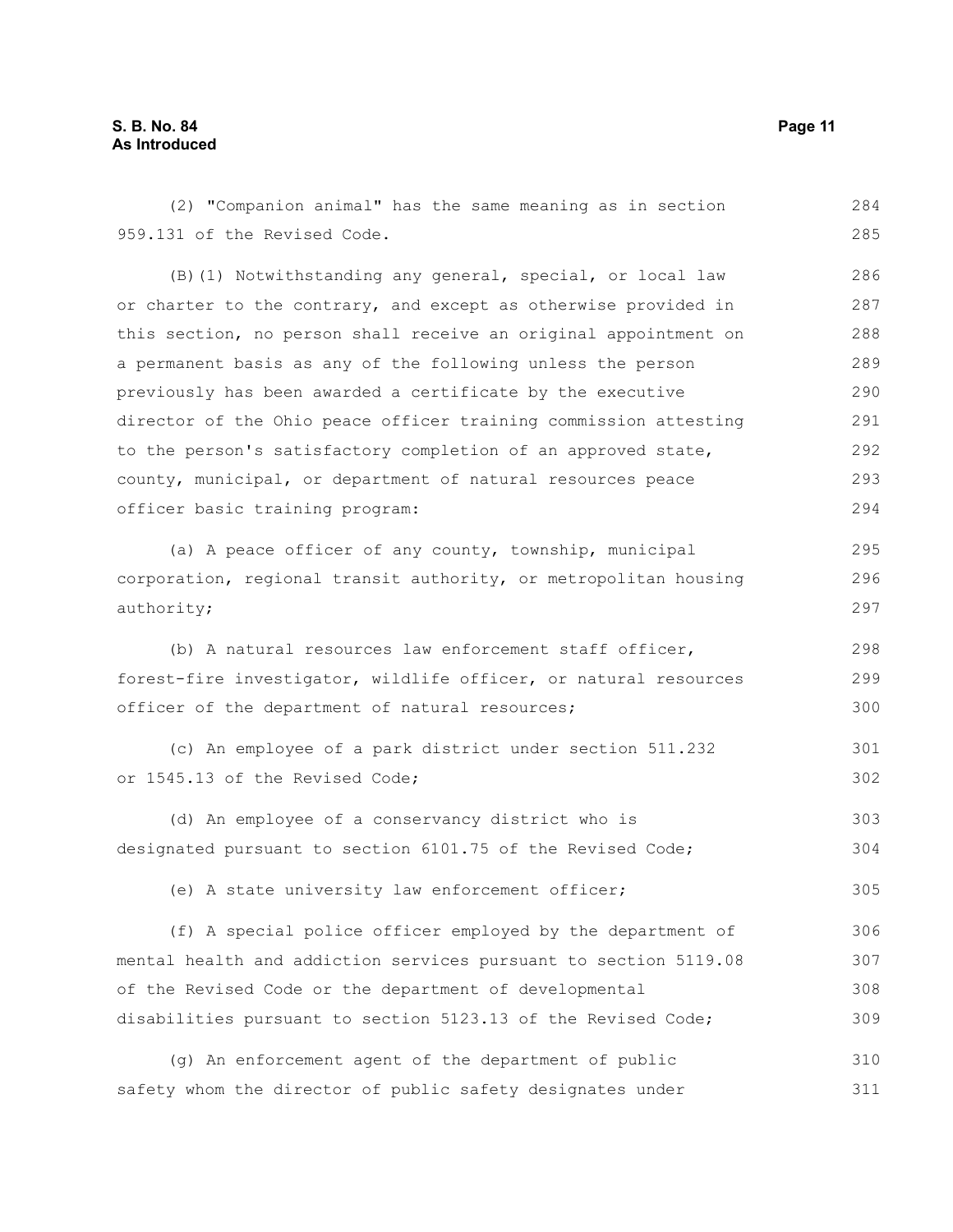section 5502.14 of the Revised Code;

(h) A special police officer employed by a port authority under section 4582.04 or 4582.28 of the Revised Code; 313 314

(i) A special police officer employed by a municipal corporation at a municipal airport, or other municipal air navigation facility, that has scheduled operations, as defined in section 119.3 of Title 14 of the Code of Federal Regulations, 14 C.F.R. 119.3, as amended, and that is required to be under a security program and is governed by aviation security rules of the transportation security administration of the United States department of transportation as provided in Parts 1542. and 1544. of Title 49 of the Code of Federal Regulations, as amended; 315 316 317 318 319 320 321 322 323 324

(j) A gaming agent employed under section 3772.03 of the Revised Code. 326

(2) Every person who is appointed on a temporary basis or for a probationary term or on other than a permanent basis as any of the following shall forfeit the appointed position unless the person previously has completed satisfactorily or, within the time prescribed by rules adopted by the attorney general pursuant to section 109.74 of the Revised Code, satisfactorily completes a state, county, municipal, or department of natural resources peace officer basic training program for temporary or probationary officers and is awarded a certificate by the director attesting to the satisfactory completion of the program: 327 328 329 330 331 333 334 335 336 337

(a) A peace officer of any county, township, municipal corporation, regional transit authority, or metropolitan housing authority; 338 339 340

312

325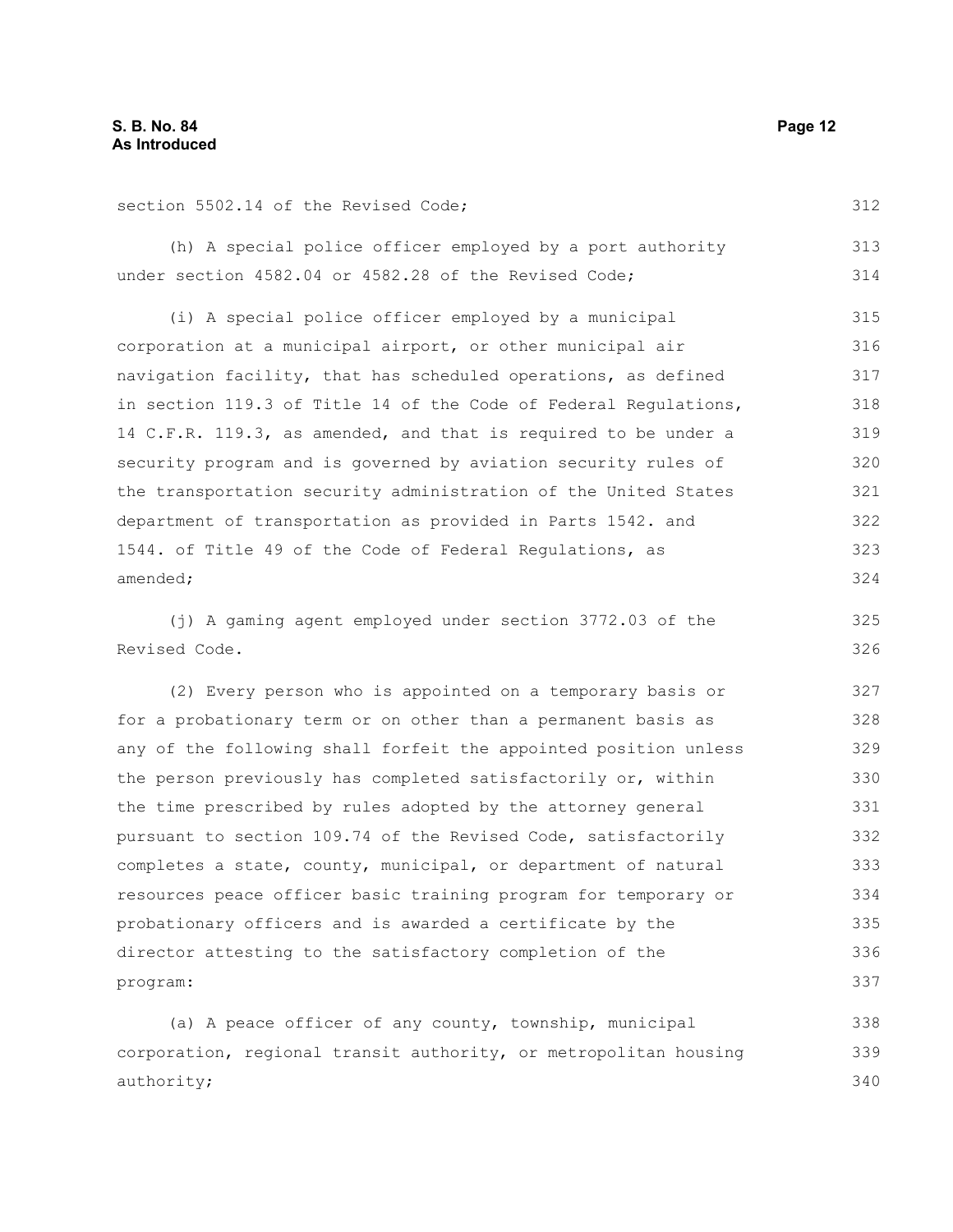(b) A natural resources law enforcement staff officer, park officer, forest officer, preserve officer, wildlife officer, or state watercraft officer of the department of natural resources; (c) An employee of a park district under section 511.232 or 1545.13 of the Revised Code; (d) An employee of a conservancy district who is designated pursuant to section 6101.75 of the Revised Code; (e) A special police officer employed by the department of mental health and addiction services pursuant to section 5119.08 of the Revised Code or the department of developmental disabilities pursuant to section 5123.13 of the Revised Code; (f) An enforcement agent of the department of public safety whom the director of public safety designates under section 5502.14 of the Revised Code; (g) A special police officer employed by a port authority under section 4582.04 or 4582.28 of the Revised Code; (h) A special police officer employed by a municipal corporation at a municipal airport, or other municipal air navigation facility, that has scheduled operations, as defined in section 119.3 of Title 14 of the Code of Federal Regulations, 14 C.F.R. 119.3, as amended, and that is required to be under a security program and is governed by aviation security rules of the transportation security administration of the United States department of transportation as provided in Parts 1542. and 1544. of Title 49 of the Code of Federal Regulations, as amended. 341 342 343 344 345 346 347 348 349 350 351 352 353 354 355 356 357 358 359 360 361 362 363 364 365 366 367

(3) For purposes of division (B) of this section, a state, county, municipal, or department of natural resources peace 368 369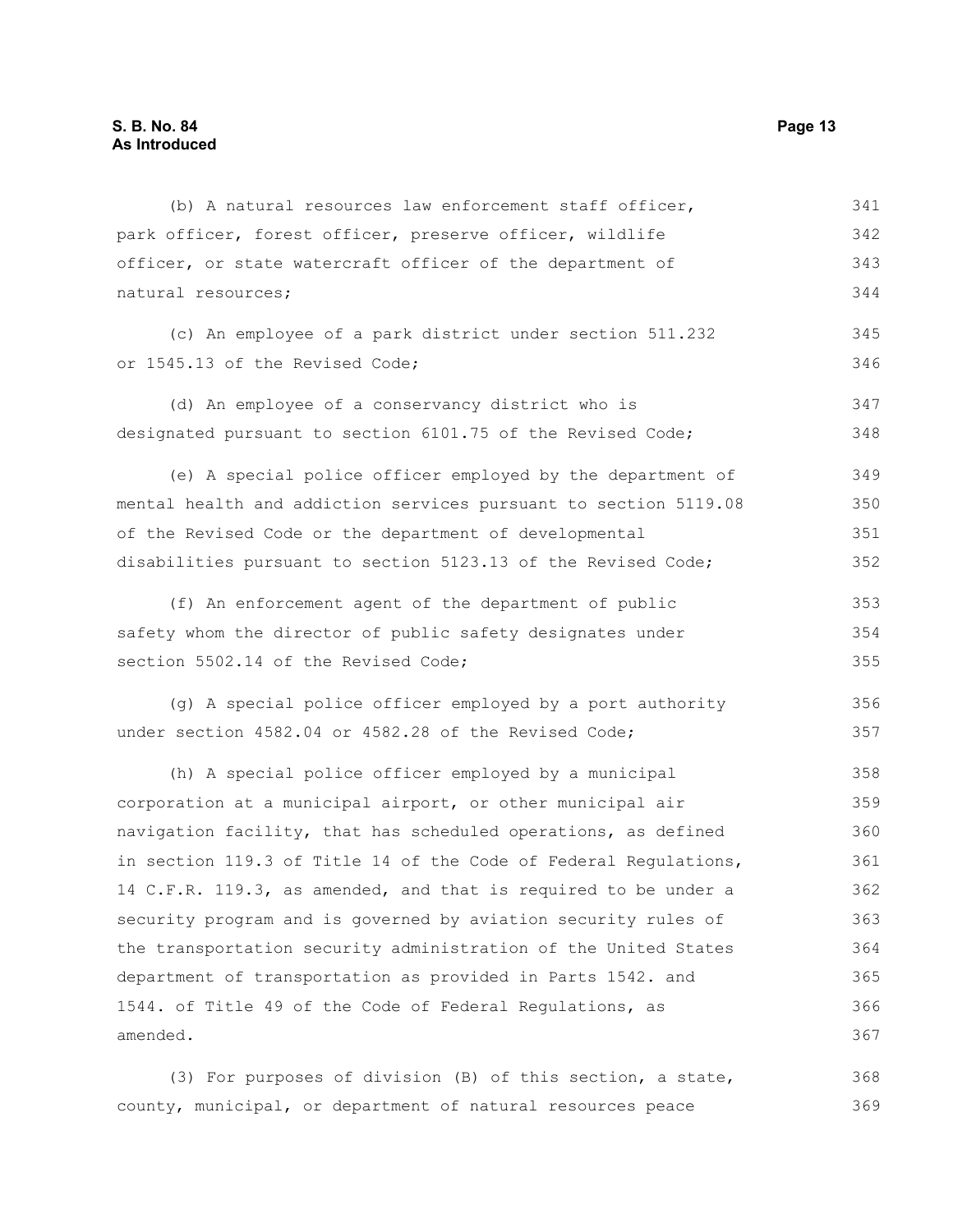#### **S. B. No. 84 Page 14 As Introduced**

officer basic training program, regardless of whether the program is to be completed by peace officers appointed on a permanent or temporary, probationary, or other nonpermanent basis, shall include training in the handling of the offense of domestic violence, other types of domestic violence-related offenses and incidents, and protection orders and consent agreements issued or approved under section 2919.26 or 3113.31 of the Revised Code $\tau_L$  crisis intervention training, training, in accordance with the rules adopted under section 109.748 of the Revised Code, in performing law enforcement duties and handling law enforcement matters without engaging in biased policing or status-based profiling; and training on companion animal encounters and companion animal behavior. The requirement to complete training in the handling of the offense of domestic violence, other types of domestic violence-related offenses and incidents, and protection orders and consent agreements issued or approved under section 2919.26 or 3113.31 of the Revised Code does not apply to any person serving as a peace officer on March 27, 1979, and the requirement to complete training in crisis intervention does not apply to any person serving as a peace officer on April 4, 1985, and the requirement to complete training in performing law enforcement duties and handling law enforcement matters without engaging in biased policing or status-based profiling does not apply to any person serving as a peace officer on the effective date of this amendment. Any person who is serving as a peace officer on April 4, 1985, who terminates that employment after that date, and who subsequently is hired as a peace officer by the same or another law enforcement agency shall complete training in crisis intervention as prescribed by rules adopted by the attorney general pursuant to section 109.742 of the Revised Code. Any person who is serving as a peace officer on the effective date 370 371 372 373 374 375 376 377 378 379 380 381 382 383 384 385 386 387 388 389 390 391 392 393 394 395 396 397 398 399 400 401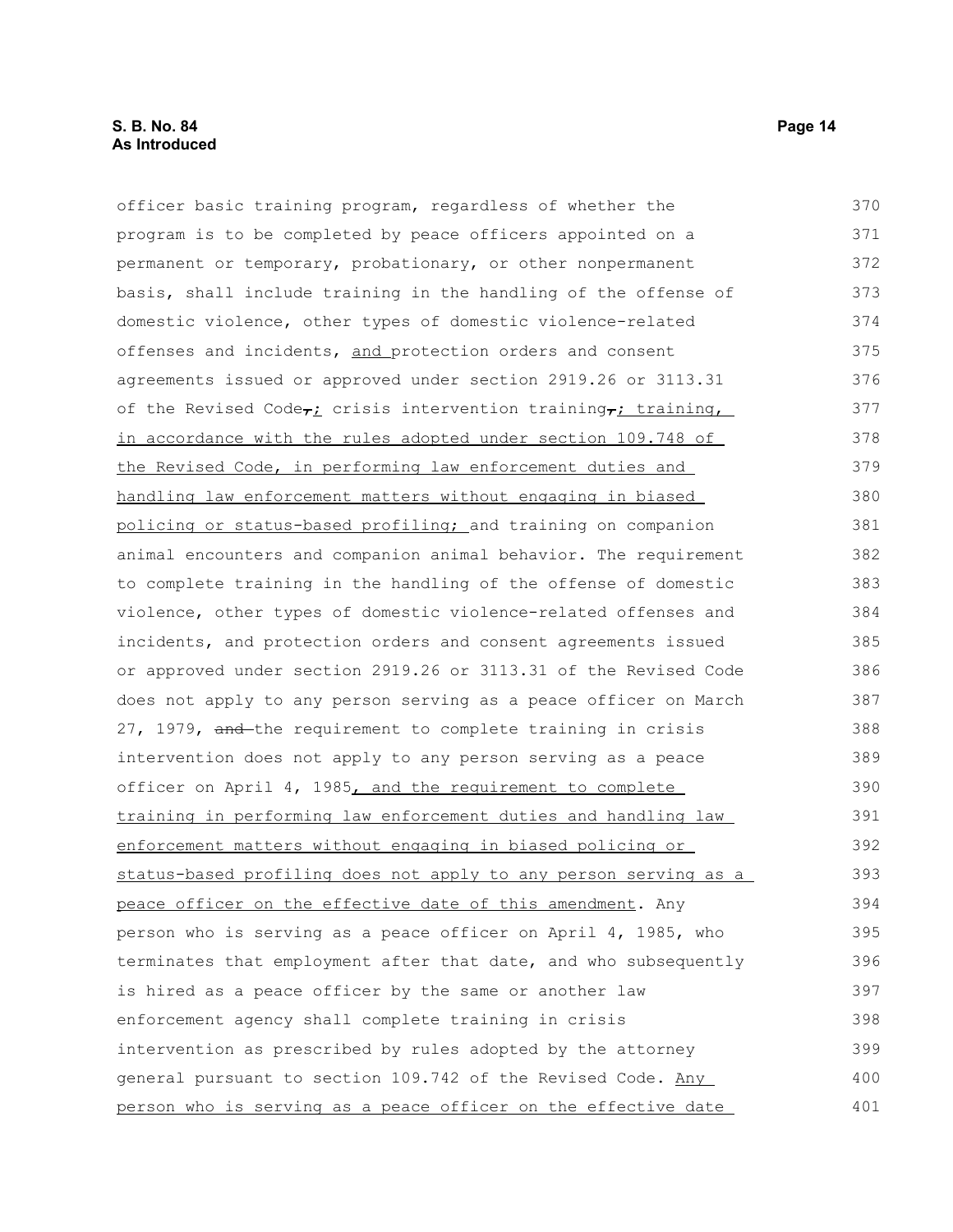of this amendment who terminates that employment after that date and who subsequently is hired as a peace officer by the same or another law enforcement agency shall complete training in performing law enforcement duties and handling law enforcement matters without engaging in biased policing or status-based profiling, as prescribed by rules adopted by the attorney general pursuant to section 109.748 of the Revised Code. No peace officer shall have employment as a peace officer terminated and then be reinstated with intent to circumvent this section. 402 403 404 405 406 407 408 409 410 411

(4) Division (B) of this section does not apply to any person serving on a permanent basis on March 28, 1985, as a park officer, forest officer, preserve officer, wildlife officer, or state watercraft officer of the department of natural resources or as an employee of a park district under section 511.232 or 1545.13 of the Revised Code, to any person serving on a permanent basis on March 6, 1986, as an employee of a conservancy district designated pursuant to section 6101.75 of the Revised Code, to any person serving on a permanent basis on January 10, 1991, as a preserve officer of the department of natural resources, to any person employed on a permanent basis on July 2, 1992, as a special police officer by the department of mental health and addiction services pursuant to section 5119.08 of the Revised Code or by the department of developmental disabilities pursuant to section 5123.13 of the Revised Code, to any person serving on a permanent basis on May 17, 2000, as a special police officer employed by a port authority under section 4582.04 or 4582.28 of the Revised Code, to any person serving on a permanent basis on March 19, 2003, as a special police officer employed by a municipal corporation at a municipal airport or other municipal air navigation facility 412 413 414 415 416 417 418 419 420 421 422 423 424 425 426 427 428 429 430 431 432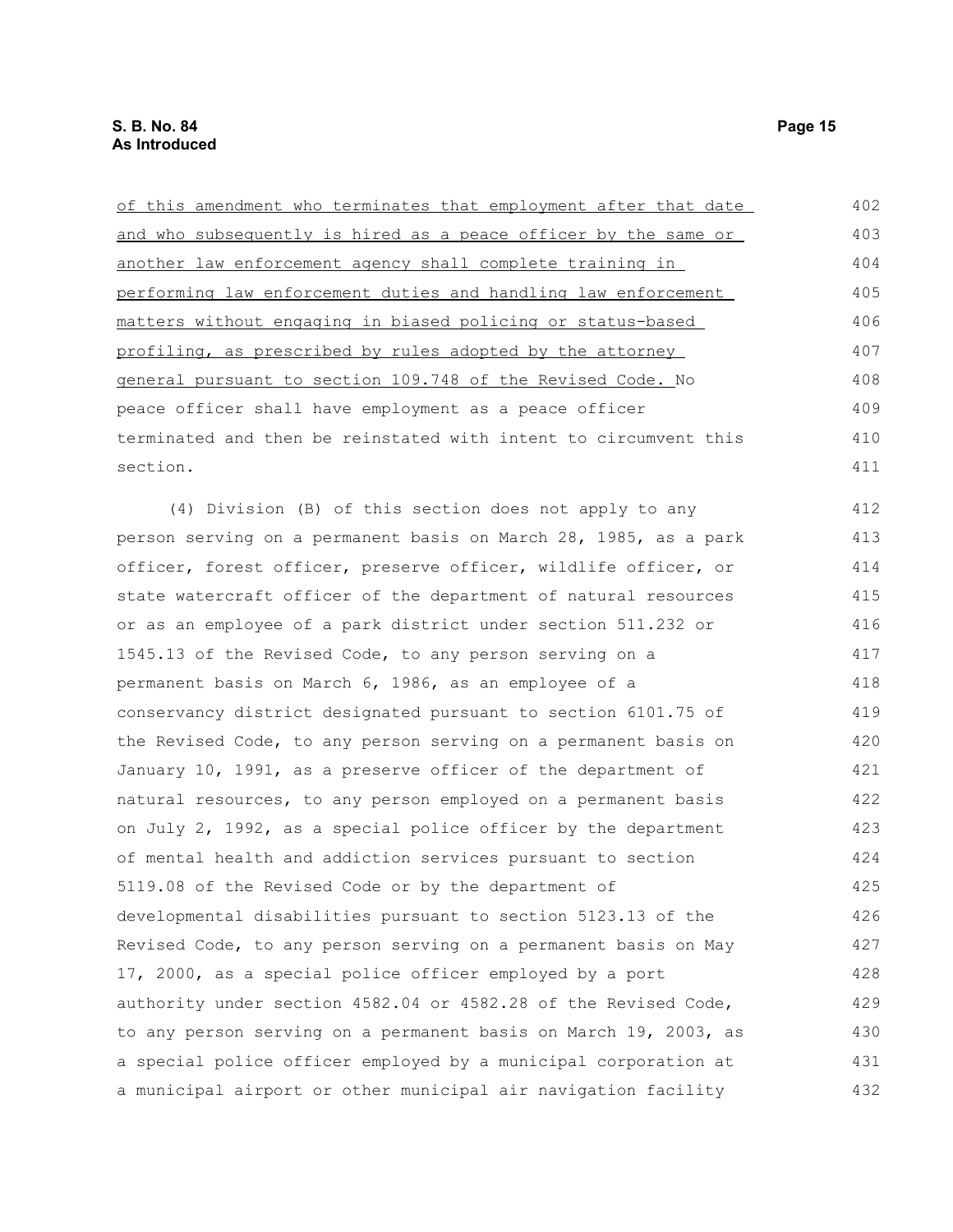described in division (A)(19) of section 109.71 of the Revised Code, to any person serving on a permanent basis on June 19, 1978, as a state university law enforcement officer pursuant to section 3345.04 of the Revised Code and who, immediately prior to June 19, 1978, was serving as a special police officer designated under authority of that section, or to any person serving on a permanent basis on September 20, 1984, as a liquor control investigator, known after June 30, 1999, as an enforcement agent of the department of public safety, engaged in the enforcement of Chapters 4301. and 4303. of the Revised Code. 433 434 435 436 437 438 439 440 441 442

(5) Division (B) of this section does not apply to any person who is appointed as a regional transit authority police officer pursuant to division (Y) of section 306.35 of the Revised Code if, on or before July 1, 1996, the person has completed satisfactorily an approved state, county, municipal, or department of natural resources peace officer basic training program and has been awarded a certificate by the executive director of the Ohio peace officer training commission attesting to the person's satisfactory completion of such an approved program and if, on July 1, 1996, the person is performing peace officer functions for a regional transit authority. 443 444 445 446 447 448 449 450 451 452 453

(C) No person, after September 20, 1984, shall receive an original appointment on a permanent basis as a veterans' home police officer designated under section 5907.02 of the Revised Code unless the person previously has been awarded a certificate by the executive director of the Ohio peace officer training commission attesting to the person's satisfactory completion of an approved police officer basic training program. Every person who is appointed on a temporary basis or for a probationary term or on other than a permanent basis as a veterans' home police officer designated under section 5907.02 of the Revised Code 454 455 456 457 458 459 460 461 462 463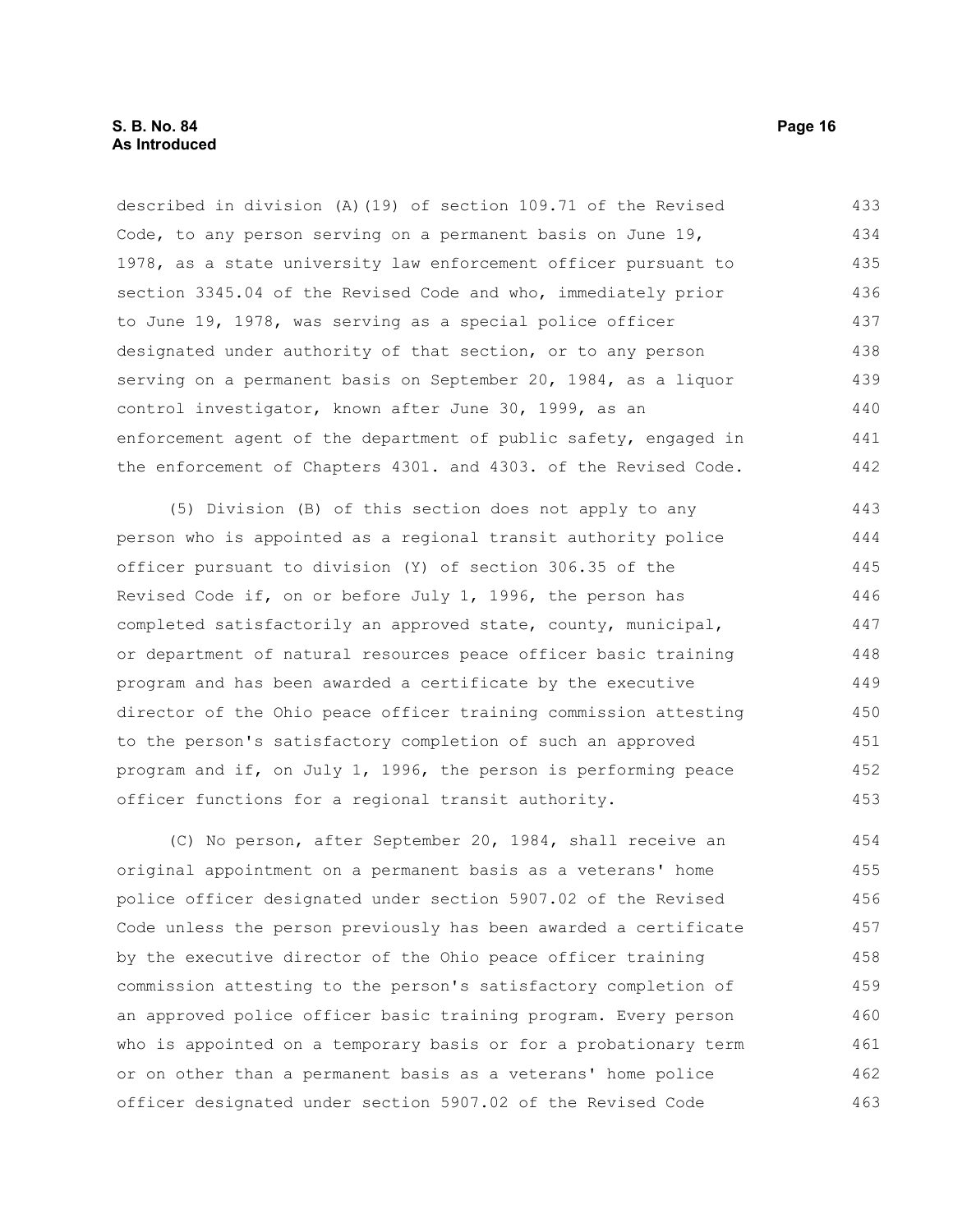shall forfeit that position unless the person previously has completed satisfactorily or, within one year from the time of appointment, satisfactorily completes an approved police officer basic training program. 464 465 466 467

(D) No bailiff or deputy bailiff of a court of record of this state and no criminal investigator who is employed by the state public defender shall carry a firearm, as defined in section 2923.11 of the Revised Code, while on duty unless the bailiff, deputy bailiff, or criminal investigator has done or received one of the following: 468 469 470 471 472 473

(1) Has been awarded a certificate by the executive director of the Ohio peace officer training commission, which certificate attests to satisfactory completion of an approved state, county, or municipal basic training program for bailiffs and deputy bailiffs of courts of record and for criminal investigators employed by the state public defender that has been recommended by the Ohio peace officer training commission; 474 475 476 477 478 479 480

(2) Has successfully completed a firearms training program approved by the Ohio peace officer training commission prior to employment as a bailiff, deputy bailiff, or criminal investigator; 481 482 483 484

(3) Prior to June 6, 1986, was authorized to carry a firearm by the court that employed the bailiff or deputy bailiff or, in the case of a criminal investigator, by the state public defender and has received training in the use of firearms that the Ohio peace officer training commission determines is equivalent to the training that otherwise is required by division (D) of this section. 485 486 487 488 489 490 491

(E)(1) Before a person seeking a certificate completes an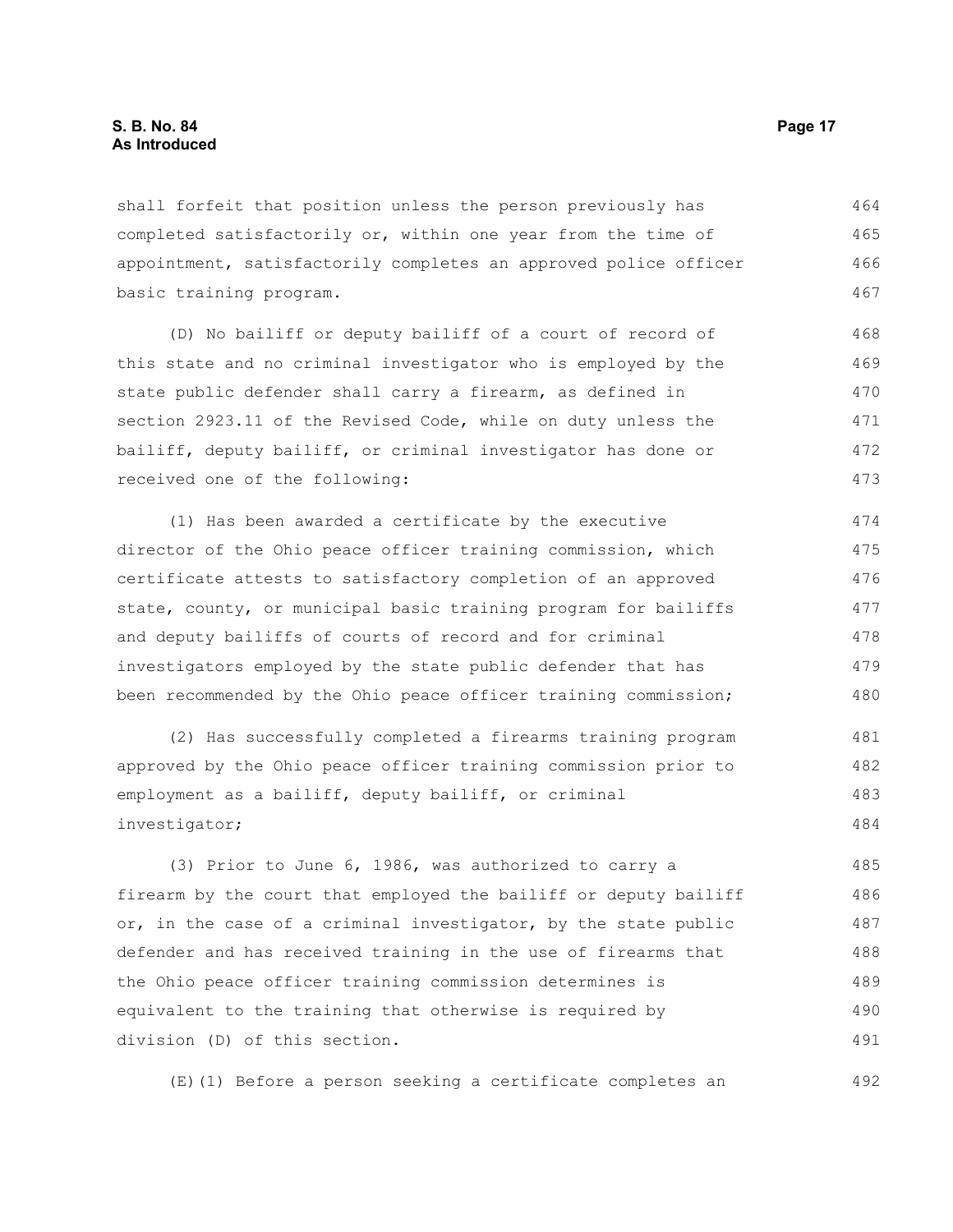#### **S. B. No. 84 Page 18 As Introduced**

approved peace officer basic training program, the executive director of the Ohio peace officer training commission shall request the person to disclose, and the person shall disclose, any previous criminal conviction of or plea of guilty of that person to a felony. 493 494 495 496 497

(2) Before a person seeking a certificate completes an approved peace officer basic training program, the executive director shall request a criminal history records check on the person. The executive director shall submit the person's fingerprints to the bureau of criminal identification and investigation, which shall submit the fingerprints to the federal bureau of investigation for a national criminal history records check. 498 499 500 501 502 503 504 505

Upon receipt of the executive director's request, the bureau of criminal identification and investigation and the federal bureau of investigation shall conduct a criminal history records check on the person and, upon completion of the check, shall provide a copy of the criminal history records check to the executive director. The executive director shall not award any certificate prescribed in this section unless the executive director has received a copy of the criminal history records check on the person to whom the certificate is to be awarded. 506 507 508 509 510 511 512 513 514

(3) The executive director of the commission shall not award a certificate prescribed in this section to a person who has been convicted of or has pleaded guilty to a felony or who fails to disclose any previous criminal conviction of or plea of guilty to a felony as required under division (E)(1) of this section. 515 516 517 518 519 520

(4) The executive director of the commission shall revoke the certificate awarded to a person as prescribed in this 521 522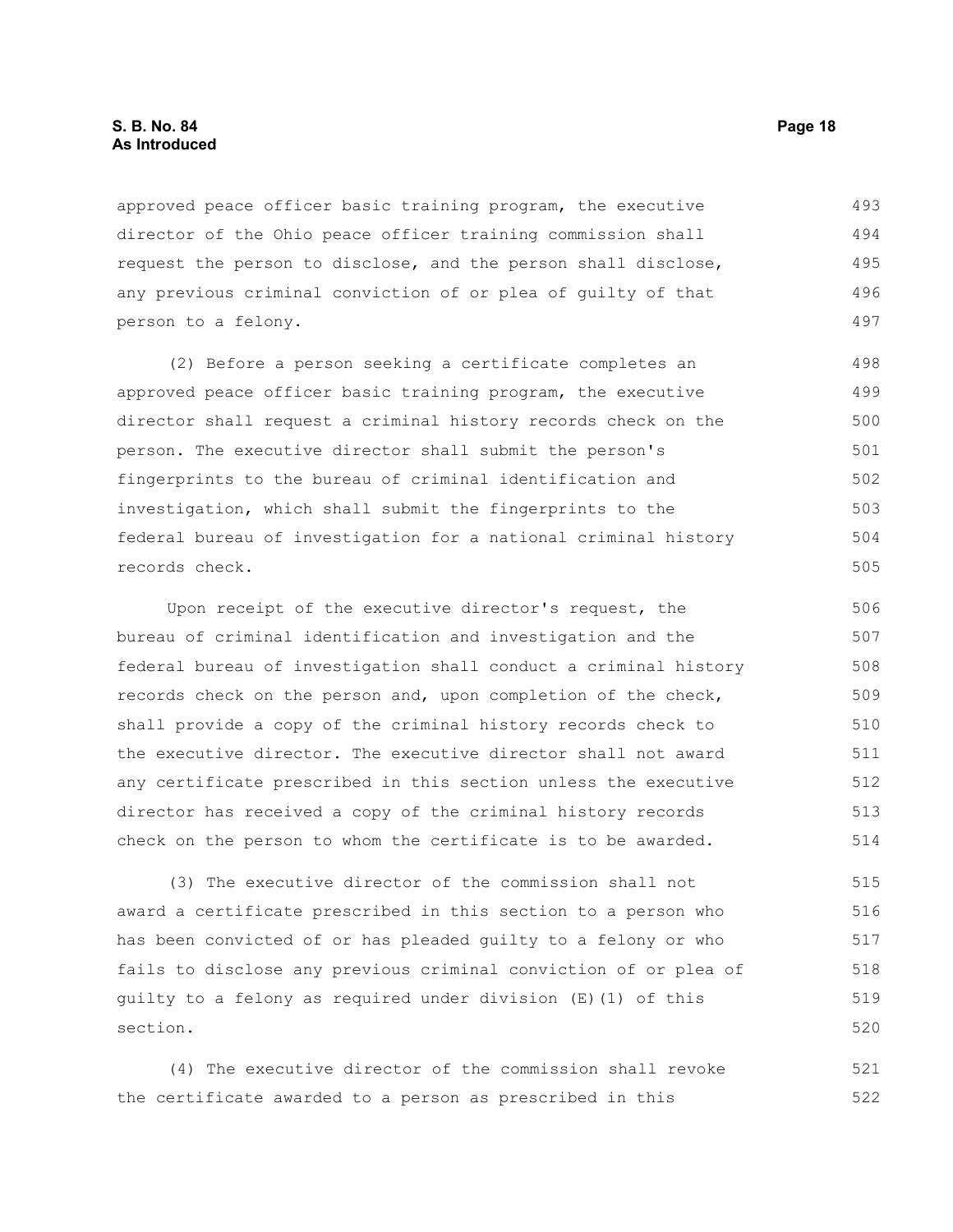#### **S. B. No. 84 Page 19 As Introduced**

section, and that person shall forfeit all of the benefits derived from being certified as a peace officer under this section, if the person, before completion of an approved peace officer basic training program, failed to disclose any previous criminal conviction of or plea of guilty to a felony as required under division (E)(1) of this section. 523 524 525 526 527 528

(F)(1) Regardless of whether the person has been awarded the certificate or has been classified as a peace officer prior to, on, or after October 16, 1996, the executive director of the Ohio peace officer training commission shall revoke any certificate that has been awarded to a person as prescribed in this section if the person does either of the following: 529 530 531 532 533 534

(a) Pleads guilty to a felony committed on or after January 1, 1997; 535 536

(b) Pleads guilty to a misdemeanor committed on or after January 1, 1997, pursuant to a negotiated plea agreement as provided in division (D) of section 2929.43 of the Revised Code in which the person agrees to surrender the certificate awarded to the person under this section.

(2) The executive director of the commission shall suspend any certificate that has been awarded to a person as prescribed in this section if the person is convicted, after trial, of a felony committed on or after January 1, 1997. The executive director shall suspend the certificate pursuant to division (F) (2) of this section pending the outcome of an appeal by the person from that conviction to the highest court to which the appeal is taken or until the expiration of the period in which an appeal is required to be filed. If the person files an appeal that results in that person's acquittal of the felony or conviction of a misdemeanor, or in the dismissal of the felony 542 543 544 545 546 547 548 549 550 551 552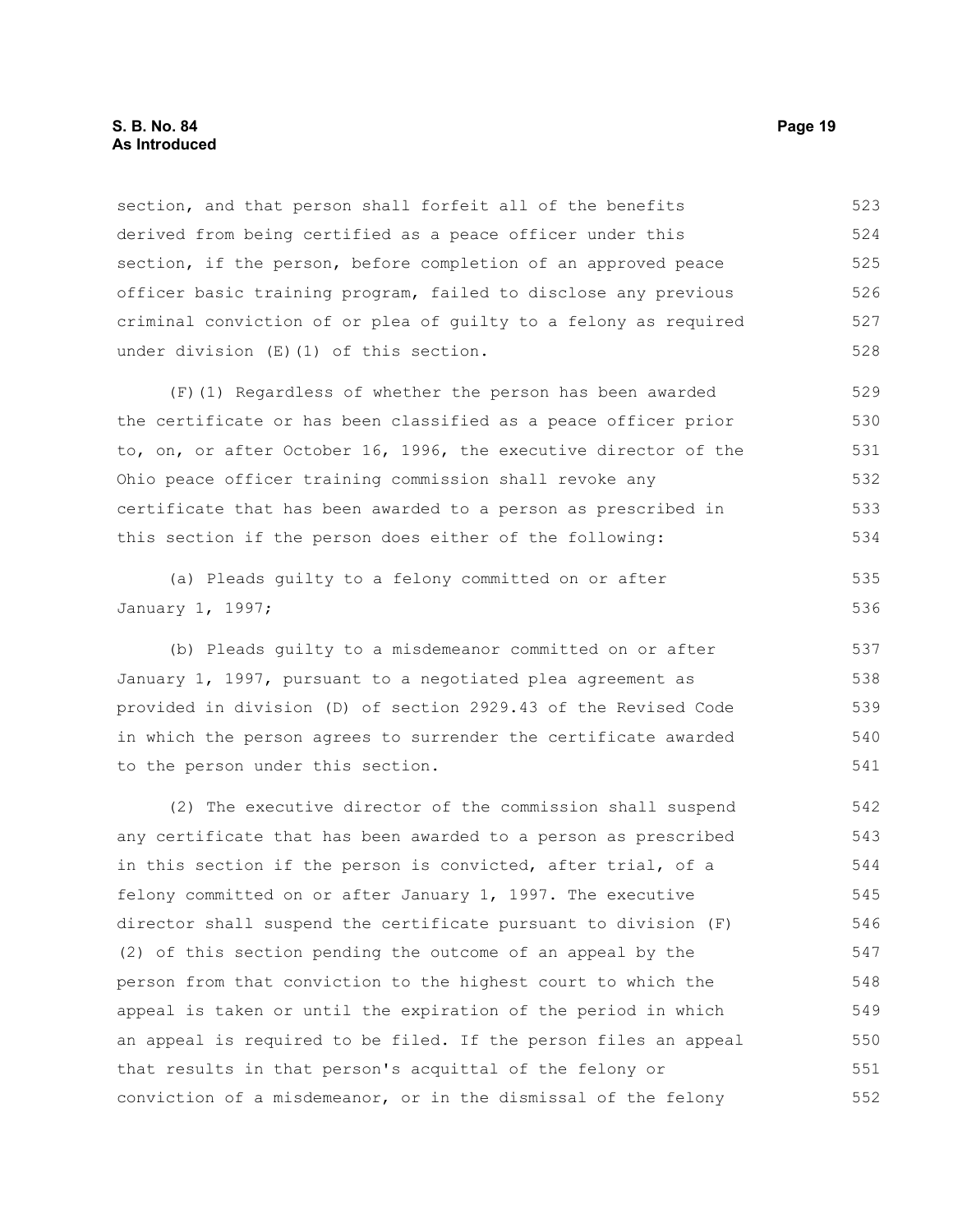charge against that person, the executive director shall reinstate the certificate awarded to the person under this section. If the person files an appeal from that person's conviction of the felony and the conviction is upheld by the highest court to which the appeal is taken or if the person does not file a timely appeal, the executive director shall revoke the certificate awarded to the person under this section. 553 554 555 556 557 558 559

(G)(1) If a person is awarded a certificate under this section and the certificate is revoked pursuant to division (E) (4) or (F) of this section, the person shall not be eligible to receive, at any time, a certificate attesting to the person's satisfactory completion of a peace officer basic training program. 560 561 562 563 564 565

(2) The revocation or suspension of a certificate under division  $(E)(4)$  or  $(F)$  of this section shall be in accordance with Chapter 119. of the Revised Code.

(H)(1) A person who was employed as a peace officer of a county, township, or municipal corporation of the state on January 1, 1966, and who has completed at least sixteen years of full-time active service as such a peace officer, or equivalent service as determined by the executive director of the Ohio peace officer training commission, may receive an original appointment on a permanent basis and serve as a peace officer of a county, township, or municipal corporation, or as a state university law enforcement officer, without complying with the requirements of division (B) of this section. 569 570 571 572 573 574 575 576 577 578

(2) Any person who held an appointment as a state highway trooper on January 1, 1966, may receive an original appointment on a permanent basis and serve as a peace officer of a county, township, or municipal corporation, or as a state university law 579 580 581 582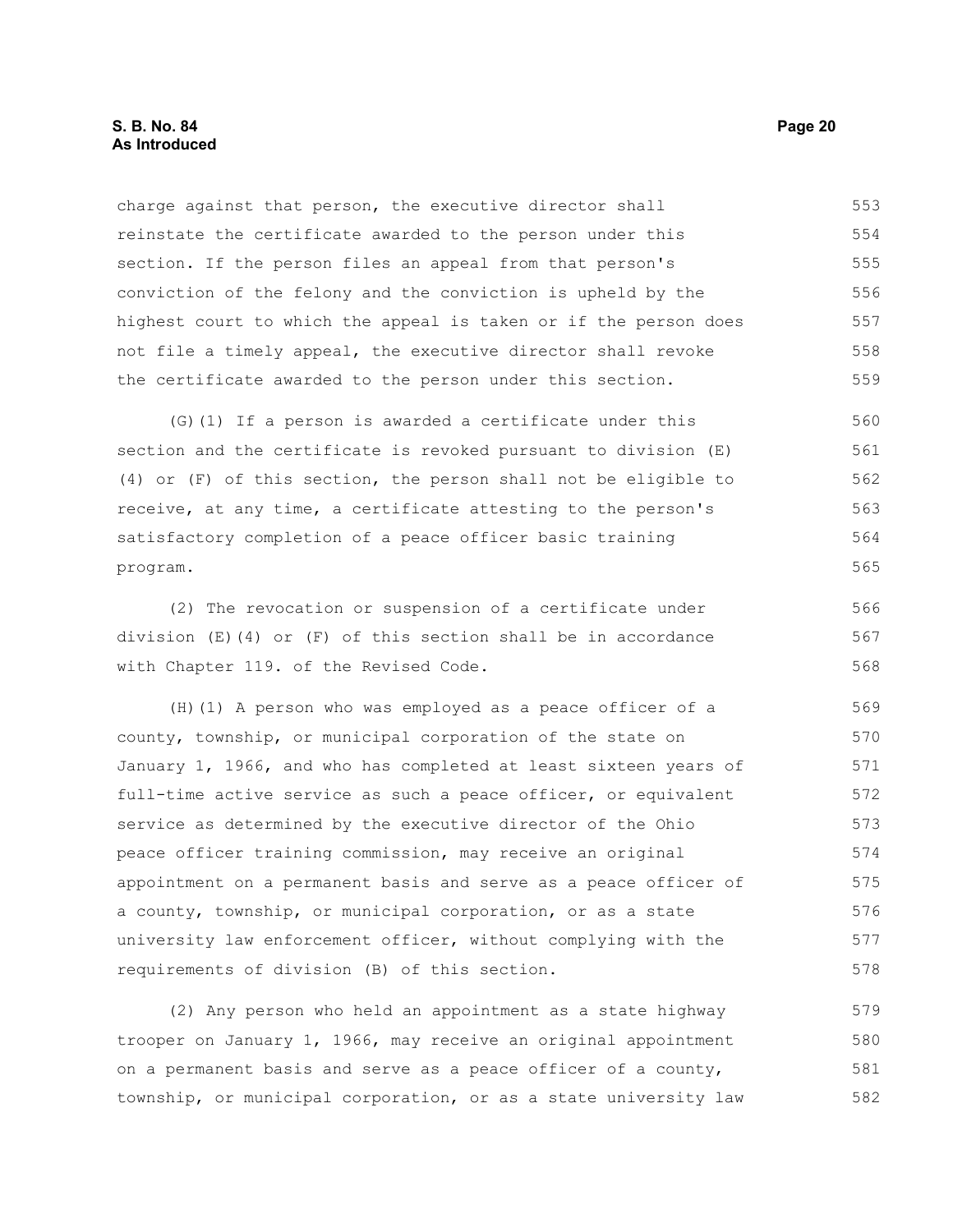enforcement officer, without complying with the requirements of division (B) of this section. (I) No person who is appointed as a peace officer of a county, township, or municipal corporation on or after April 9, 1985, shall serve as a peace officer of that county, township, or municipal corporation unless the person has received training in the handling of missing children and child abuse and neglect cases from an approved state, county, township, or municipal police officer basic training program or receives the training within the time prescribed by rules adopted by the attorney general pursuant to section 109.741 of the Revised Code. (J) No part of any approved state, county, or municipal basic training program for bailiffs and deputy bailiffs of courts of record and no part of any approved state, county, or 583 584 585 586 587 588 589 590 591 592 593 594 595 596

municipal basic training program for criminal investigators employed by the state public defender shall be used as credit toward the completion by a peace officer of any part of the approved state, county, or municipal peace officer basic training program that the peace officer is required by this section to complete satisfactorily. 597 598 599 600 601 602

(K) This section does not apply to any member of the police department of a municipal corporation in an adjoining state serving in this state under a contract pursuant to section 737.04 of the Revised Code. 603 604 605 606

**Sec. 109.79.** (A) The Ohio peace officer training commission shall establish and conduct a training school for law enforcement officers of any political subdivision of the state or of the state public defender's office. The school shall be known as the Ohio peace officer training academy. No bailiff or deputy bailiff of a court of record of this state and no 607 608 609 610 611 612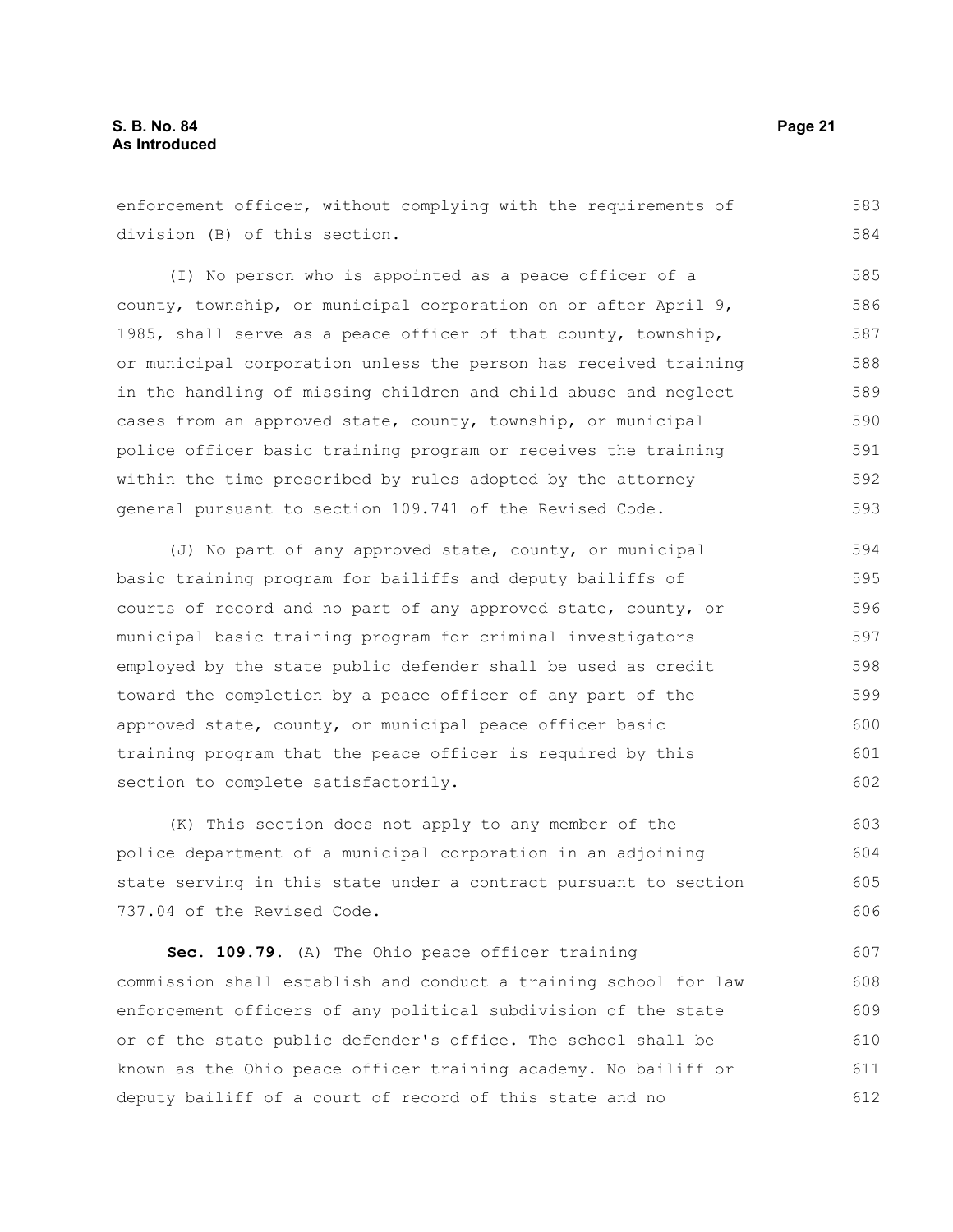#### **S. B. No. 84 Page 22 As Introduced**

criminal investigator employed by the state public defender shall be permitted to attend the academy for training unless the employing court of the bailiff or deputy bailiff or the state public defender, whichever is applicable, has authorized the bailiff, deputy bailiff, or investigator to attend the academy. 613 614 615 616 617

The Ohio peace officer training commission shall develop the training program, which shall include courses in both the civil and criminal functions of law enforcement officers, a course in crisis intervention with six or more hours of training, training in the handling of missing children and child abuse and neglect cases, training in performing law enforcement duties and handling law enforcement matters without engaging in biased policing or status-based profiling, and training on companion animal encounters and companion animal behavior, and shall establish rules governing qualifications for admission to the academy. The training in performing law enforcement duties and handling law enforcement matters without engaging in biased policing or status-based profiling shall be consistent with the training specified in the rules adopted under section 109.748 of the Revised Code. The commission may require competitive examinations to determine fitness of prospective trainees, so long as the examinations or other criteria for admission to the academy are consistent with the provisions of Chapter 124. of the Revised Code. 618 619 620 621 622 623 624 625 626 627 628 629 630 631 632 633 634 635 636

The Ohio peace officer training commission shall determine tuition costs sufficient in the aggregate to pay the costs of operating the academy. The costs of acquiring and equipping the academy shall be paid from appropriations made by the general assembly to the Ohio peace officer training commission for that purpose, from gifts or grants received for that purpose, or from fees for goods related to the academy. 637 638 639 640 641 642 643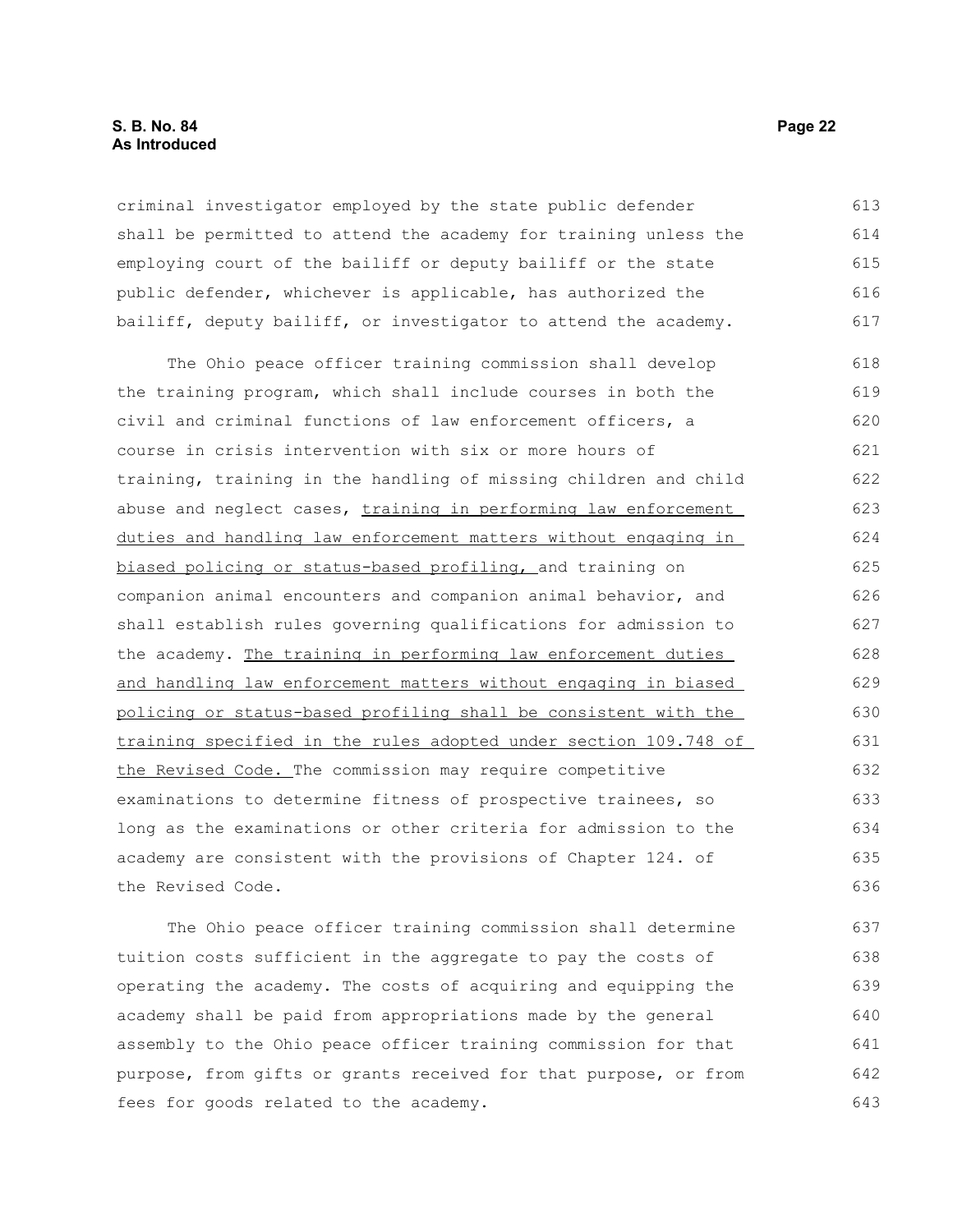The Ohio peace officer training commission shall create a gaming-related curriculum for gaming agents. The Ohio peace officer training commission shall use money distributed to the Ohio peace officer training academy from the Ohio law enforcement training fund to first support the academy's training programs for gaming agents and gaming-related curriculum. The Ohio peace officer training commission may utilize existing training programs in other states that specialize in training gaming agents. 644 645 646 647 648 649 650 651 652

The law enforcement officers, during the period of their training, shall receive compensation as determined by the political subdivision that sponsors them or, if the officer is a criminal investigator employed by the state public defender, as determined by the state public defender. The political subdivision may pay the tuition costs of the law enforcement officers they sponsor and the state public defender may pay the tuition costs of criminal investigators of that office who attend the academy. 653 654 655 656 657 658 659 660 661

If trainee vacancies exist, the academy may train and issue certificates of satisfactory completion to peace officers who are employed by a campus police department pursuant to section 1713.50 of the Revised Code, by a qualified nonprofit corporation police department pursuant to section 1702.80 of the Revised Code, or by a railroad company, who are amusement park police officers appointed and commissioned by a judge of the appropriate municipal court or county court pursuant to section 4973.17 of the Revised Code, or who are bank, savings and loan association, savings bank, credit union, or association of banks, savings and loan associations, savings banks, or credit unions, or hospital police officers appointed and commissioned by the secretary of state pursuant to sections 4973.17 to 662 663 664 665 666 667 668 669 670 671 672 673 674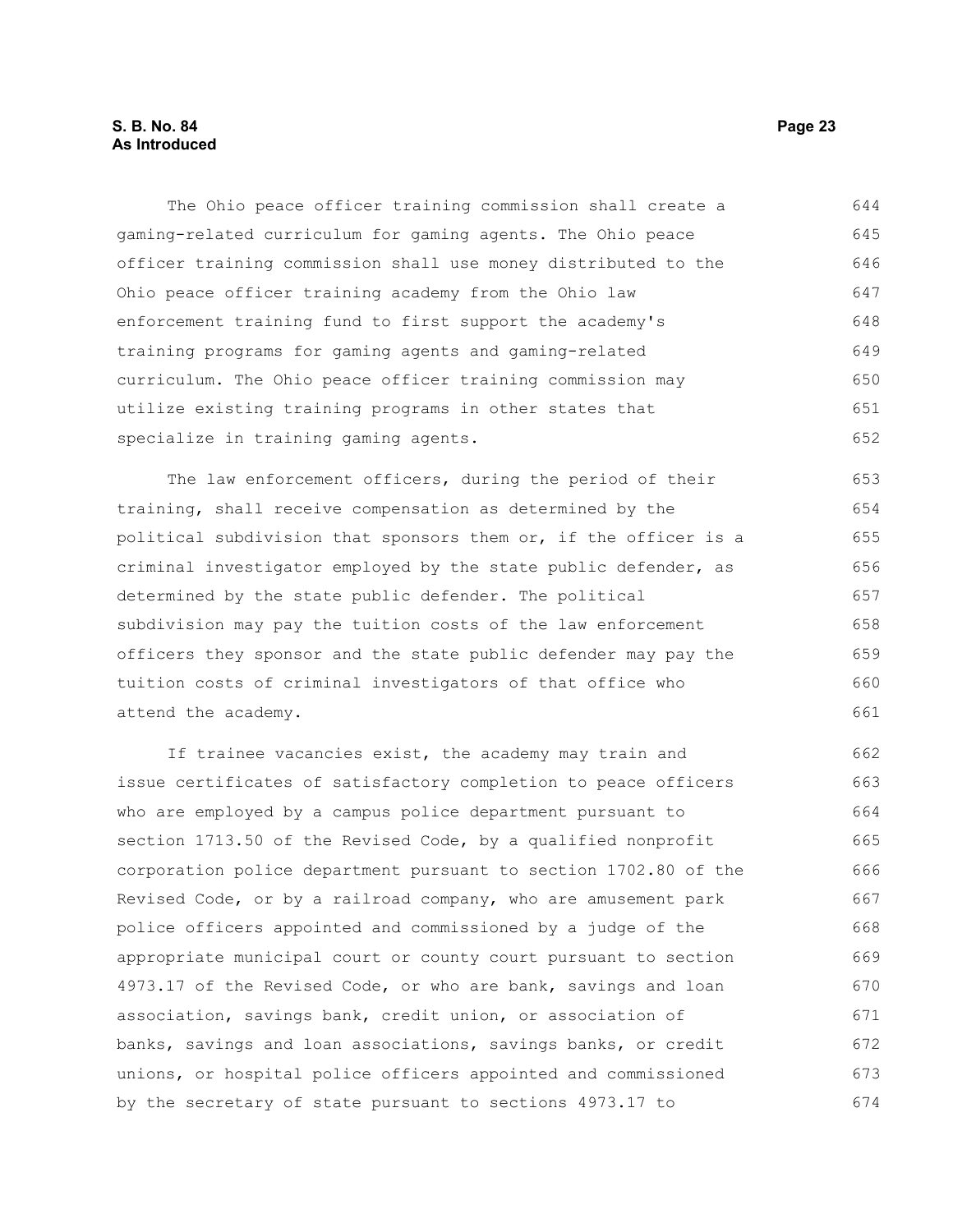#### **S. B. No. 84 Page 24 As Introduced**

4973.22 of the Revised Code, provided that no such officer shall be trained at the academy unless the officer meets the qualifications established for admission to the academy and the qualified nonprofit corporation police department; bank, savings and loan association, savings bank, credit union, or association of banks, savings and loan associations, savings banks, or credit unions; railroad company; hospital; or amusement park or the private college or university that established the campus police department prepays the entire cost of the training. A qualified nonprofit corporation police department; bank, savings and loan association, savings bank, credit union, or association of banks, savings and loan associations, savings banks, or credit unions; railroad company; hospital; or amusement park or a private college or university that has established a campus police department is not entitled to reimbursement from the state for any amount paid for the cost of training the bank, savings and loan association, savings bank, credit union, or association of banks, savings and loan associations, savings banks, or credit unions peace officers; the railroad company's peace officers; or the peace officers of the qualified nonprofit corporation police department, campus police department, hospital, or amusement park. 675 676 677 678 679 680 681 682 683 684 685 686 687 688 689 690 691 692 693 694 695 696

The academy shall permit investigators employed by the state medical board to take selected courses that the board determines are consistent with its responsibilities for initial and continuing training of investigators as required under sections 4730.26 and 4731.05 of the Revised Code. The board shall pay the entire cost of training that investigators receive at the academy. 697 698 699 700 701 702 703

(B) As used in this section: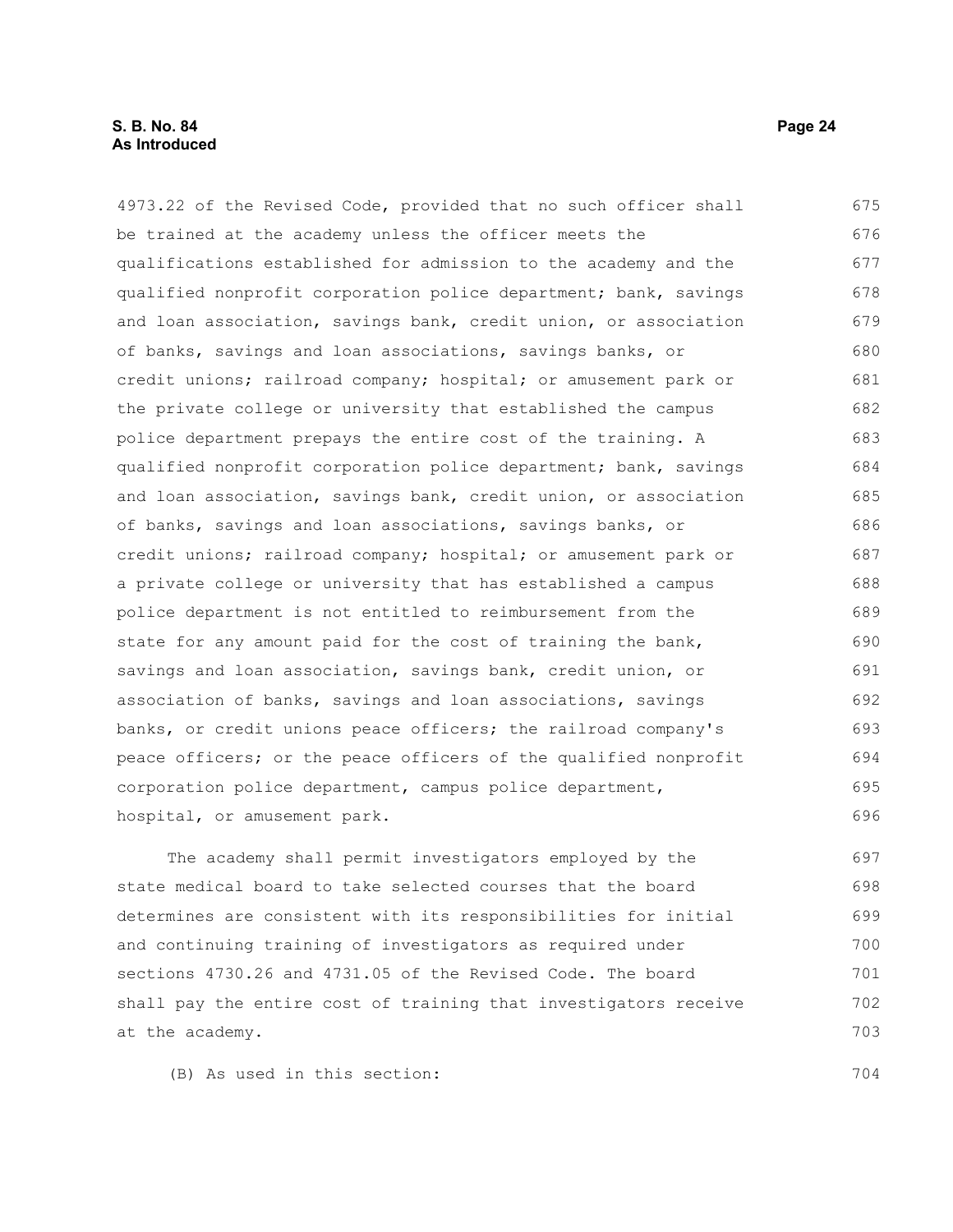(1) "Law enforcement officers" include any undercover drug agent, any bailiff or deputy bailiff of a court of record, and any criminal investigator who is employed by the state public defender. 705 706 707 708

(2) "Undercover drug agent" means any person who:

(a) Is employed by a county, township, or municipal corporation for the purposes set forth in division (B)(2)(b) of this section but who is not an employee of a county sheriff's department, of a township constable, or of the police department of a municipal corporation or township; 710 711 712 713 714

(b) In the course of the person's employment by a county, township, or municipal corporation, investigates and gathers information pertaining to persons who are suspected of violating Chapter 2925. or 3719. of the Revised Code, and generally does not wear a uniform in the performance of the person's duties. 715 716 717 718 719

(3) "Crisis intervention training" has the same meaning as in section 109.71 of the Revised Code. 720 721

(4) "Missing children" has the same meaning as in section 2901.30 of the Revised Code. 722 723

(5) "Companion animal" has the same meaning as in section 959.131 of the Revised Code. 724 725

**Sec. 109.80.** (A) The Ohio peace officer training commission shall develop and conduct a basic training course lasting at least three weeks for appointed and newly elected sheriffs appointed or elected on or after January 1, 1988, and shall establish criteria for what constitutes successful completion of the course. The basic training course shall include instruction in contemporary law enforcement, criminal investigations, the judicial process, civil rules, corrections, 726 727 728 729 730 731 732 733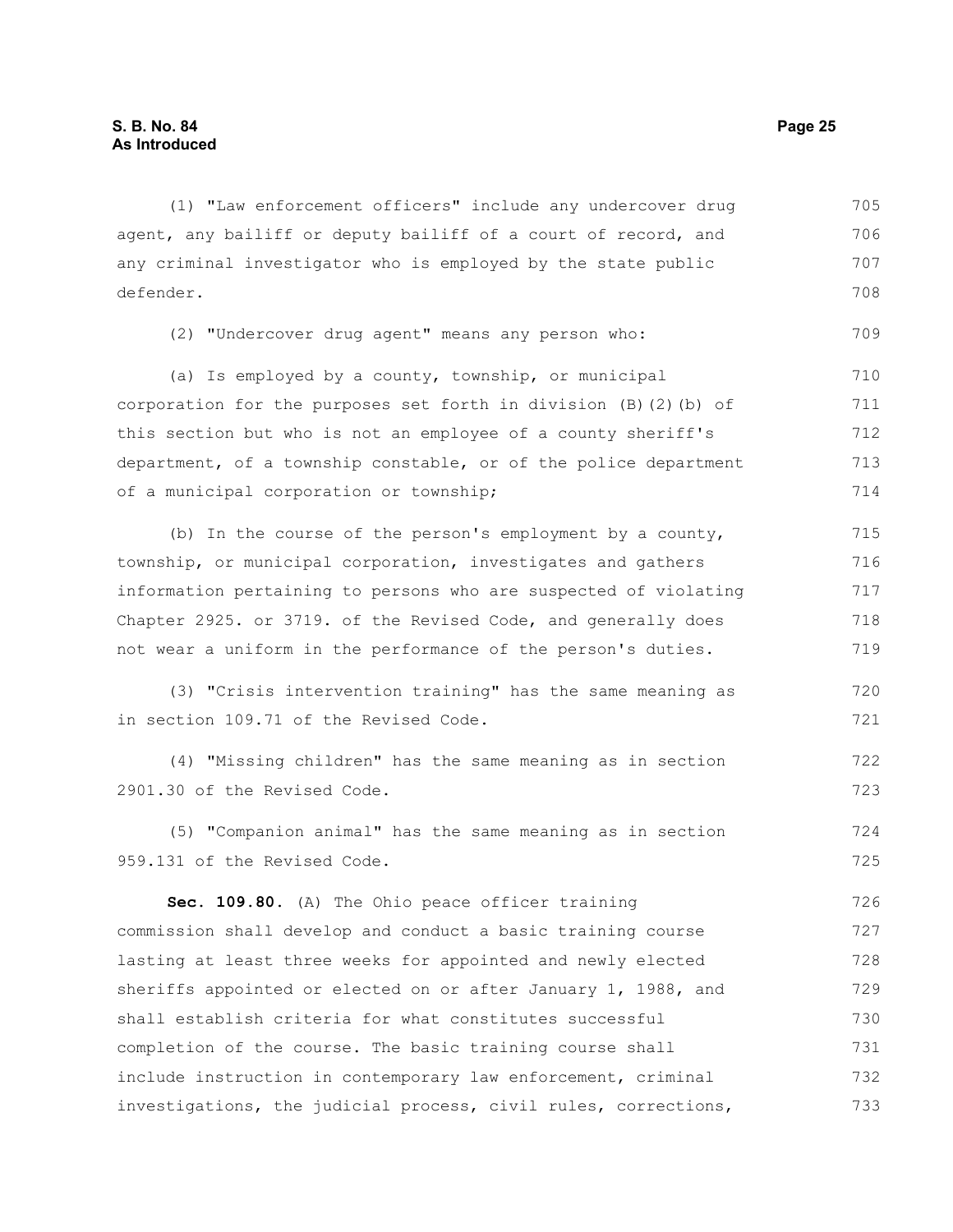and other topics relevant to the duties and operations of the office of sheriff. The basic training course also shall include training in performing law enforcement duties and handling law enforcement matters without engaging in biased policing or status-based profiling, and the training shall be consistent with the training specified in the rules adopted under section 109.748 of the Revised Code. The commission shall offer the course every four years within six months after the general election of sheriffs in each county and at other times when it is needed to permit sheriffs to attend within six months after appointment or election. The course shall be conducted by the Ohio peace officer training academy. The council commission shall provide that not less than two weeks of the course conducted within six months after the general election of sheriffs in each county shall be conducted prior to the first Monday in January next after that general election. 734 735 736 737 738 739 740 741 742 743 744 745 746 747 748 749

(B) The attorney general shall appoint a continuing education committee, consisting of not fewer than five nor more than seven members, including but not limited to, members of the Ohio peace officer training commission and sheriffs. The commission and the committee jointly shall determine the type of continuing education required for sheriffs to complete the requirements of division (E) of section 311.01 of the Revised Code, shall include as a required part of that continuing education training in performing law enforcement duties and handling law enforcement matters without engaging in biased policing or status-based profiling, and shall establish criteria for what constitutes successful completion of the requirement. The training in performing law enforcement duties and handling law enforcement matters without engaging in biased policing or status-based profiling shall be consistent with the training 750 751 752 753 754 755 756 757 758 759 760 761 762 763 764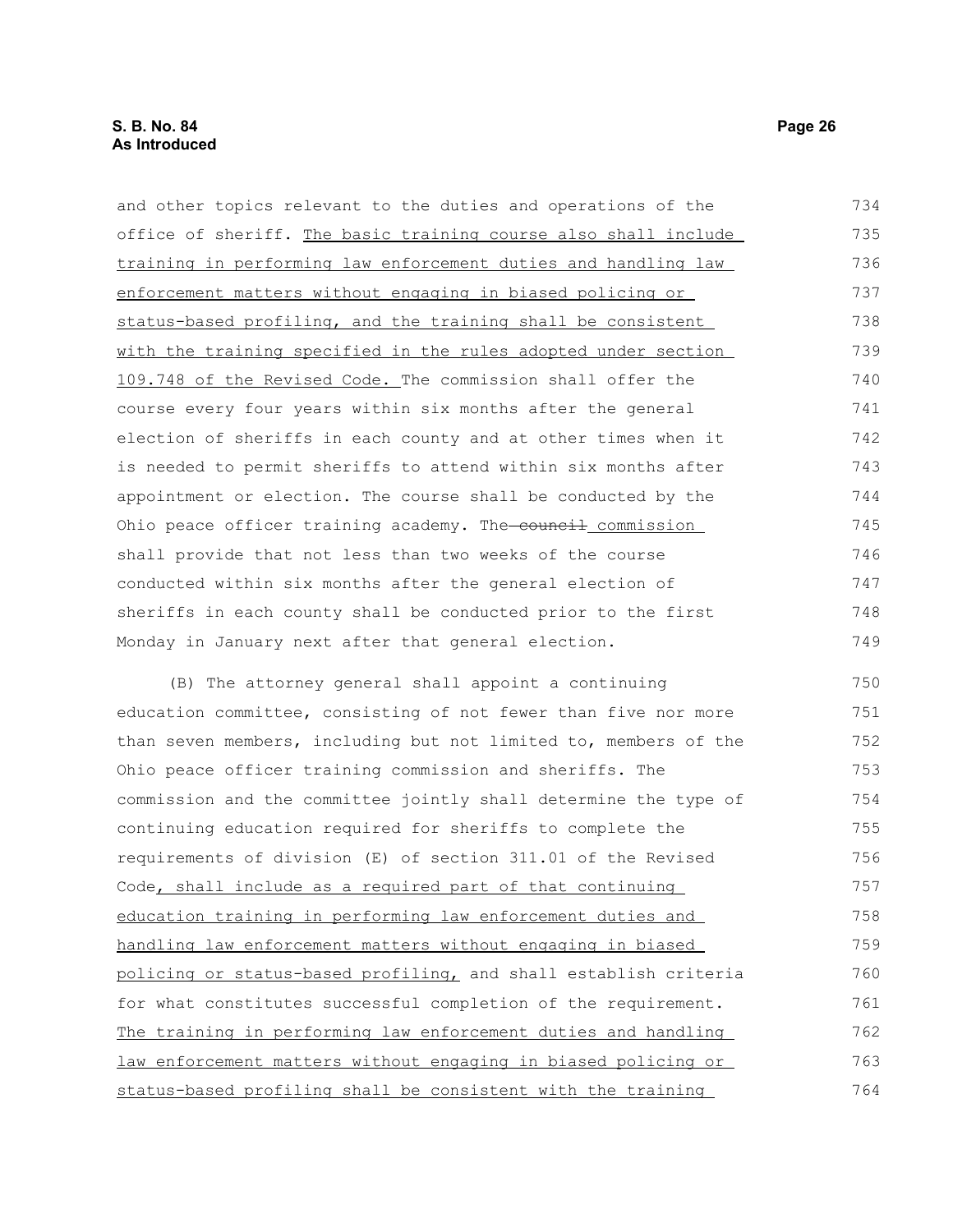| specified in the rules adopted under section 109.748 of the      | 765 |
|------------------------------------------------------------------|-----|
| Revised Code. The committee shall approve the courses that       | 766 |
| sheriffs may attend to complete the continuing education         | 767 |
| requirement and shall publish an approved list of those courses. | 768 |
| The commission shall maintain a list of approved training        | 769 |
| schools that sheriffs may attend to complete the continuing      | 770 |
| education requirement. Upon request, the committee may approve   | 771 |
| courses other than those courses conducted as part of a          | 772 |
| certified law enforcement manager program.                       | 773 |
| (C) Upon presentation of evidence by a sheriff that              | 774 |
| because of medical disability or for other good cause that the   | 775 |
| sheriff is unable to complete the basic or continuing education  | 776 |
| requirement, the commission may waive the requirement until the  | 777 |
| disability or cause terminates.                                  | 778 |
| (D) As used in this section, "newly elected sheriff" means       | 779 |
| a person who did not hold the office of sheriff of a county on   | 780 |
| the date the person was elected sheriff of that county.          | 781 |
| Sec. 2933.84. (A) As used in this section:                       | 782 |
| (1) "Gender identity" means the gender-related identity,         | 783 |
| appearance, or mannerisms or other gender-related                | 784 |
| characteristics of an individual, with or without regard to the  | 785 |
| individual's designated gender at birth.                         | 786 |
| (2) "Minority group" means any of the following:                 | 787 |
| (a) African Americans, including, but not limited to,            | 788 |
| persons of African descent;                                      | 789 |
| (b) Latinos, including, but not limited to, persons of           | 790 |
| Hispanic descent;                                                | 791 |
| (c) Persons of Arab or Middle Eastern descent or                 | 792 |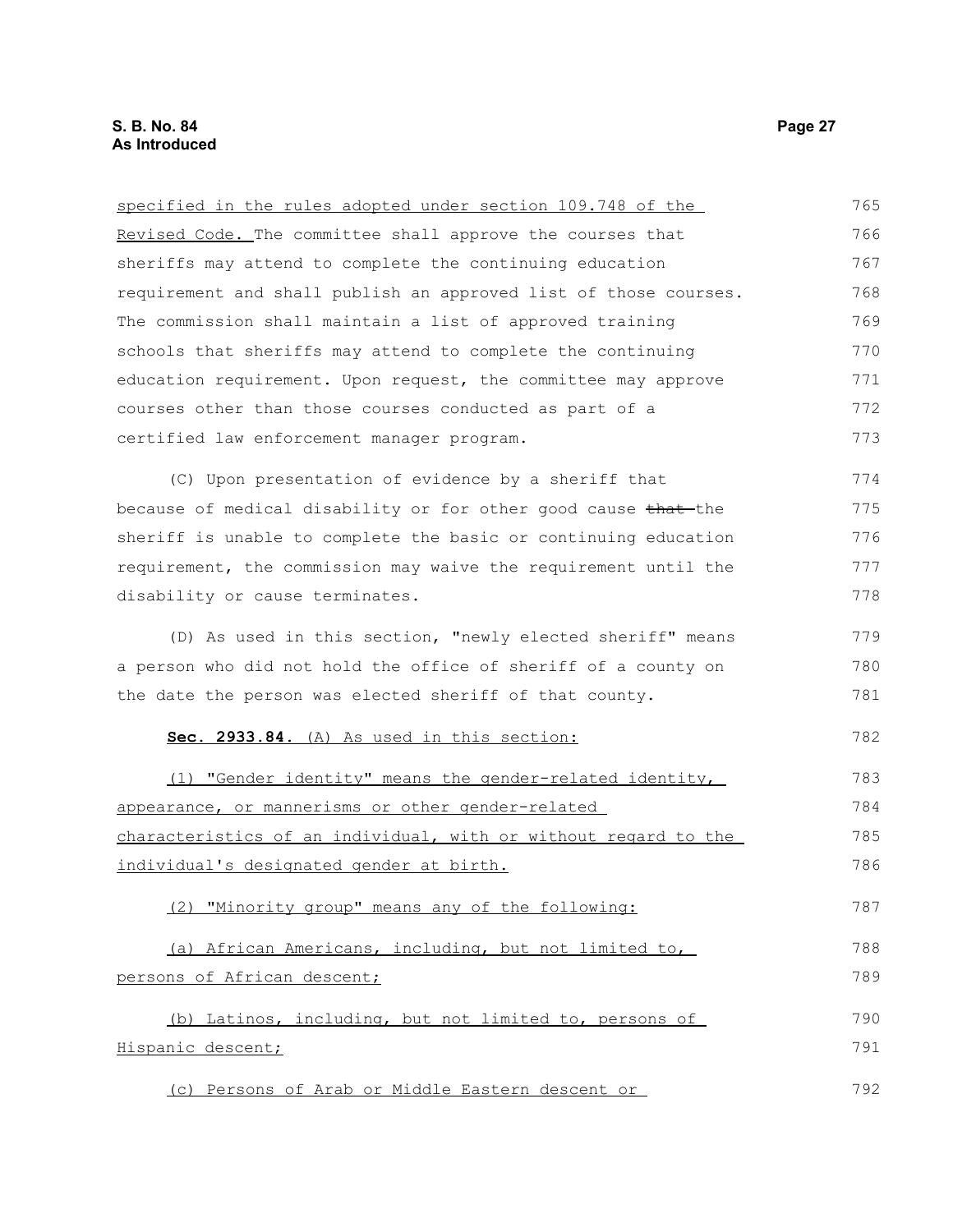| appearance;                                                      | 793 |
|------------------------------------------------------------------|-----|
| (d) Asians, including, but not limited to, persons of            | 794 |
| Mongoloid descent;                                               | 795 |
| (e) Native Americans;                                            | 796 |
| (f) Pacific Islanders;                                           | 797 |
| (g) Any persons not described in division (A)(2)(a), (b),        | 798 |
| (c), (d), (e), or (f) of this section who are members of a       | 799 |
| socially or economically disadvantaged group, whose disadvantage | 800 |
| arises from discrimination on the basis of race, religion, sex,  | 801 |
| disability, military status, national origin, ancestry, or other | 802 |
| <u>similar cause.</u>                                            | 803 |
| (3) Except as otherwise provided in this division, "minor        | 804 |
| traffic violation" means any violation of a prohibition set      | 805 |
| forth in Title XLV of the Revised Code or of an ordinance of a   | 806 |
| municipal corporation that is substantially equivalent to any    | 807 |
| prohibition set forth in Title XLV of the Revised Code. "Minor   | 808 |
| traffic violation" does not include any violation that is a      | 809 |
| moving violation as defined in section 2743.70 of the Revised    | 810 |
| Code.                                                            | 811 |
| (4) "Sexual orientation" means actual or perceived               | 812 |
| heterosexuality, homosexuality, or bisexuality.                  | 813 |
| (5) "Traffic stop" means a law enforcement officer's stop        | 814 |
| of a motor vehicle, bicycle, or pedestrian for any minor traffic | 815 |
| violation.                                                       | 816 |
| (B) No law enforcement officer shall do any of the               | 817 |
| following:                                                       | 818 |
| (1) Engage in a practice of targeting or stopping an             | 819 |
| individual who is a motorist, bicyclist, or pedestrian on the    | 820 |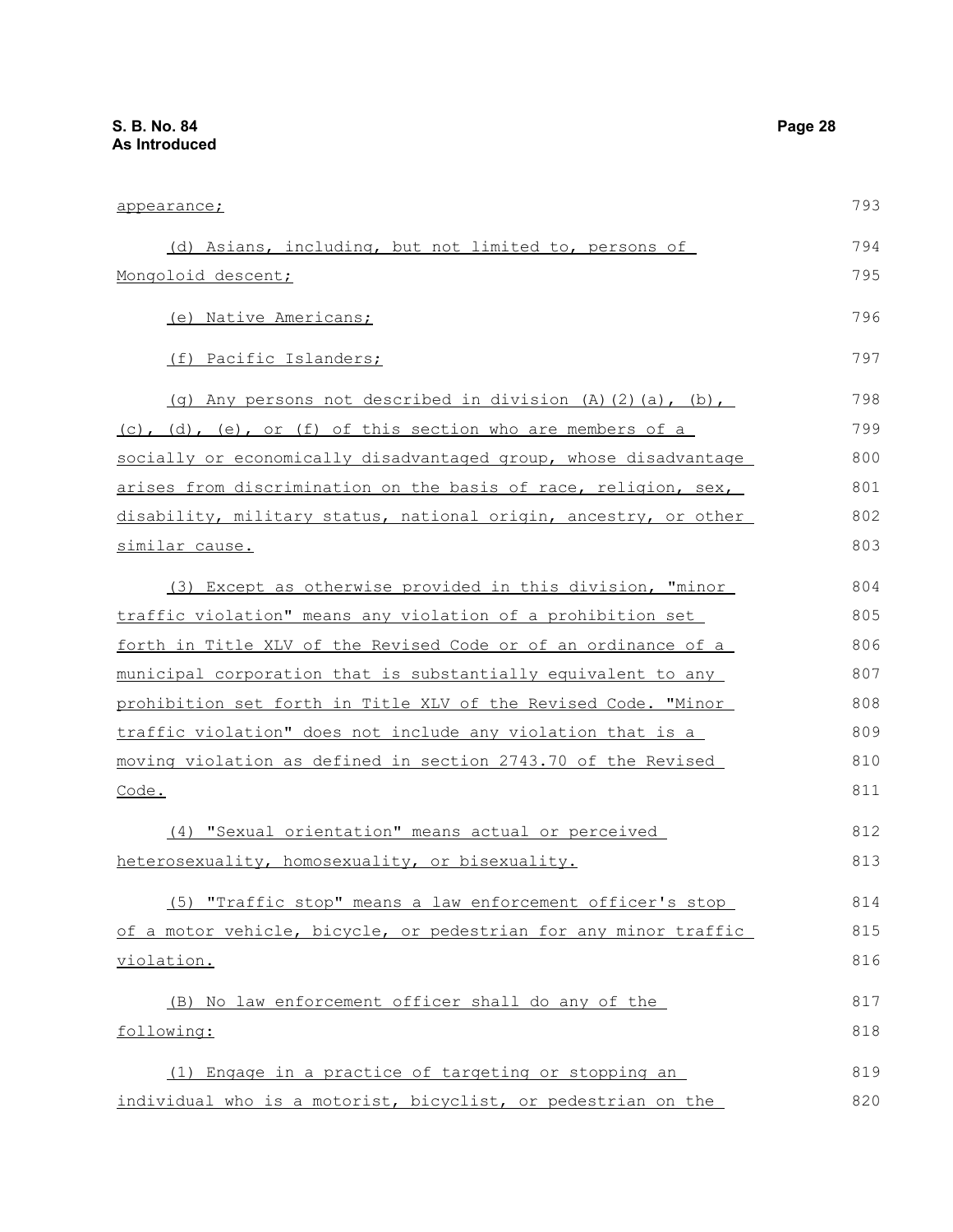| basis, in whole or in part, of the ethnic, minority group,       | 821 |
|------------------------------------------------------------------|-----|
| religious affiliation, sexual orientation, or gender identity    | 822 |
| status of the individual by means of detention, interdiction, or | 823 |
| other disparate treatment, unless that status is used in         | 824 |
| combination with one or more other identifying factors seeking   | 825 |
| to apprehend a specific suspect whose ethnic, minority group,    | 826 |
| religious affiliation, sexual orientation, or gender identity    | 827 |
| status as perceived by the officer is part of the description of | 828 |
| the suspect and that description is timely and reliable;         | 829 |
| (2) Use any violation of any state or local traffic law as       | 830 |
| a pretense for stopping a motor vehicle, bicycle, or pedestrian  | 831 |
| for any reason, unless the reason for the stop is the occurrence | 832 |
| of an offense that the officer can explicitly articulate;        | 833 |
| (3) Request an operator of a motor vehicle or bicycle that       | 834 |
| is stopped solely for a minor traffic violation, or a pedestrian | 835 |
| who is stopped solely for a minor traffic violation, to consent  | 836 |
| to a search by the officer of the motor vehicle or bicycle or of | 837 |
| the pedestrian;                                                  | 838 |
| (4) After a traffic stop of a motor vehicle, bicycle, or         | 839 |
| pedestrian, detain the motor vehicle, its operator, or its       | 840 |
| passengers, the bicycle or its operator, or the pedestrian to    | 841 |
| provide time for arrival of a canine unit or any other animal    | 842 |
| used in an inspection or sniffing of a motor vehicle, bicycle,   | 843 |
| or person, or otherwise extend the traffic stop beyond the time  | 844 |
| reasonably necessary to address the traffic violation that is    | 845 |
| the basis of the stop, unless there exists probable cause to     | 846 |
| believe that the operator of the vehicle or bicycle, one or more | 847 |
| passengers of the vehicle, or the pedestrian has been involved   | 848 |
| in criminal activity.                                            | 849 |
| (C) No official of a law enforcement agency shall engage         | 850 |

(C) No official of a law enforcement agency shall engage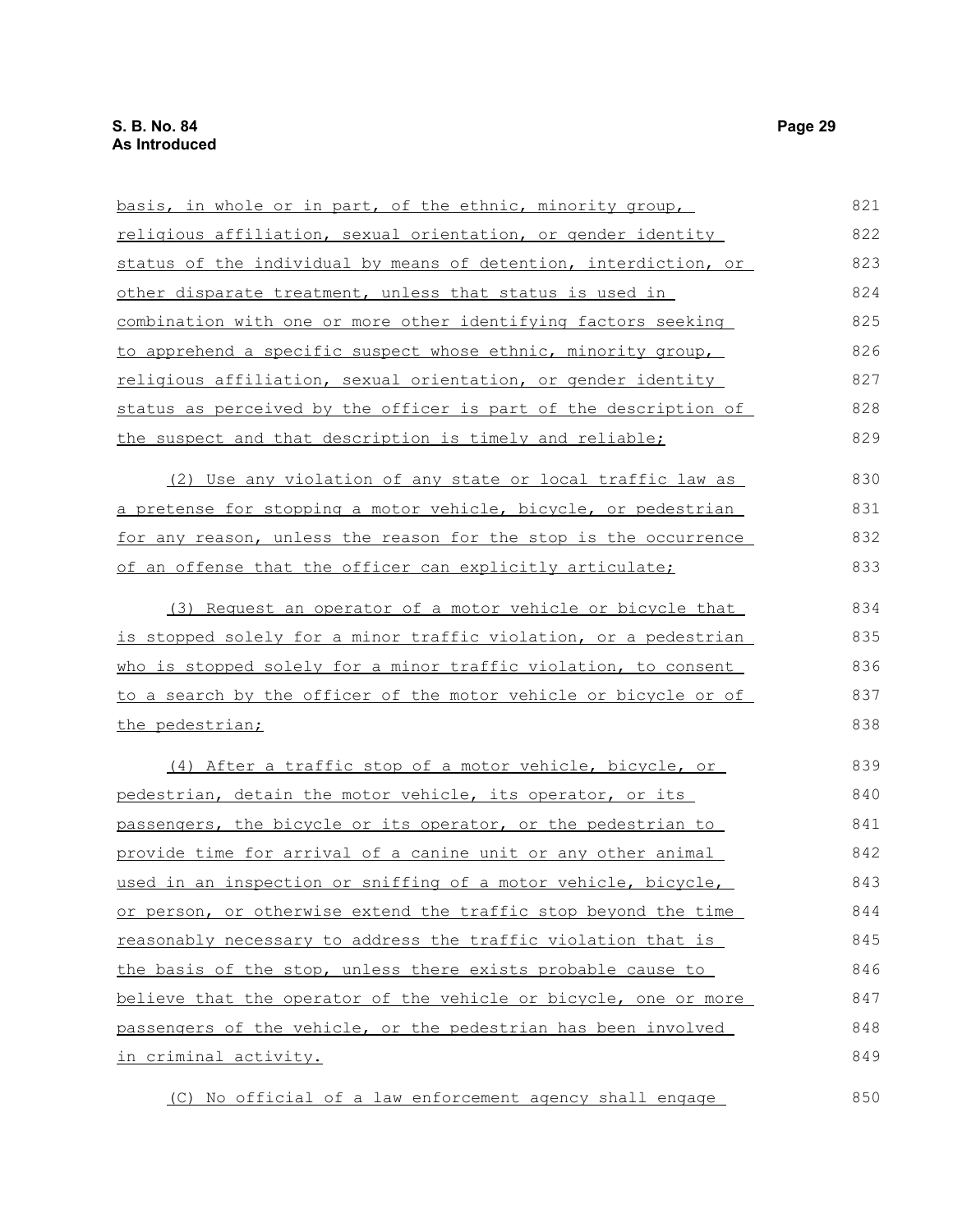| in, or authorize or allow the law enforcement officers the       | 851 |
|------------------------------------------------------------------|-----|
| agency employs or is served by to engage in a practice of        | 852 |
| targeting or stopping an individual who is a motorist,           | 853 |
| bicyclist, or pedestrian on the basis, in whole or in part, of   | 854 |
| the ethnic, minority group, religious affiliation, sexual        | 855 |
| orientation, or gender identity status of the individual by      | 856 |
| means of detention, interdiction, or other disparate treatment,  | 857 |
| unless that status is used in combination with one or more other | 858 |
| identifying factors seeking to apprehend a specific suspect      | 859 |
| whose ethnic, minority group, religious affiliation, sexual      | 860 |
| orientation, or gender identity status as perceived by the       | 861 |
| officer is part of the description of the suspect and that       | 862 |
| <u>description is timely and reliable.</u>                       | 863 |
| (D) Each law enforcement agency in this state that employs       | 864 |
| or is served by any law enforcement officer shall do all of the  | 865 |
| following:                                                       | 866 |
| (1) Develop and maintain a policy that is designed to            | 867 |
| eliminate biased policing or status-based profiling by the       | 868 |
| agency and its law enforcement officers, including biased        | 869 |
| policing and status-based profiling of the type described in     | 870 |
| divisions (B) and (C) of this section, and to cease existing     | 871 |
| practices by the agency and its officers that permit,            | 872 |
| perpetuate, or encourage biased policing and status-based        | 873 |
| profiling;                                                       | 874 |
| (2) Develop an educational training program that is              | 875 |
| designed to train its law enforcement officers and officials how | 876 |
| to perform law enforcement duties and handle law enforcement     | 877 |
| matters without engaging in biased policing or status-based      | 878 |
| profiling, including biased policing and status-based profiling  | 879 |
| of the type described in divisions (B) and (C) of this section.  | 880 |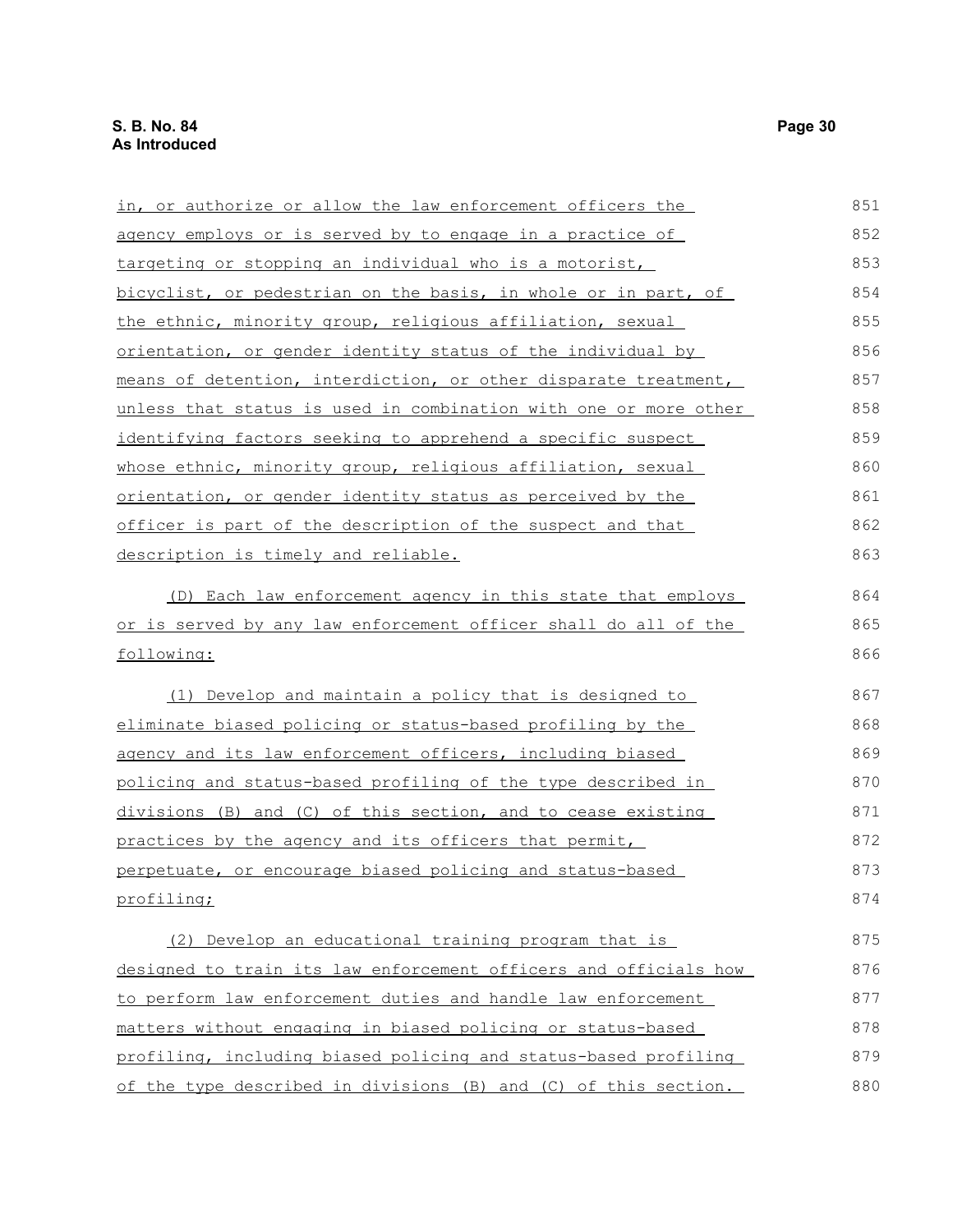| The educational training program shall include training          | 881 |
|------------------------------------------------------------------|-----|
| materials that provide an understanding of the historical and    | 882 |
| cultural systems that perpetuate biased policing and status-     | 883 |
| based profiling, assistance in identifying biased policing and   | 884 |
| status-based profiling practices, and self-evaluation strategies | 885 |
| for officers to preempt biased policing or status-based          | 886 |
| <u>profiling prior to stopping an individual;</u>                | 887 |
| (3) Annually provide training under the program developed        | 888 |
| pursuant to division (D)(2) of this section to each law          | 889 |
| enforcement officer who is employed by or serves the agency and  | 890 |
| to each official of the agency;                                  | 891 |
| (4) In addition to the training required by division (D)         | 892 |
| (3) of this section, provide training under the program          | 893 |
| developed pursuant to division (D) (2) of this section to each   | 894 |
| law enforcement officer who is employed by or serves the agency  | 895 |
| and violates division (B) of this section and to each official   | 896 |
| of the agency who violates division (C) of this section, within  | 897 |
| a reasonable period of time after the violation.                 | 898 |
| (E)(1) Whenever a law enforcement officer causes the stop,       | 899 |
| delay, or questioning of the operator of a motor vehicle, the    | 900 |
| operator of a bicycle, or a pedestrian, the law enforcement      | 901 |
| agency that employs or is served by the law enforcement officer  | 902 |
| shall obtain from the law enforcement officer and record all of  | 903 |
| the following data:                                              | 904 |
| (a) Regarding a motor vehicle or bicycle, a description of       | 905 |
| the motor vehicle or bicycle, including its manufacturer and     | 906 |
| model;                                                           | 907 |
| (b) Regarding a motor vehicle, the identifying numerals,         | 908 |
| letters, or numerals and letters that appear on the motor        | 909 |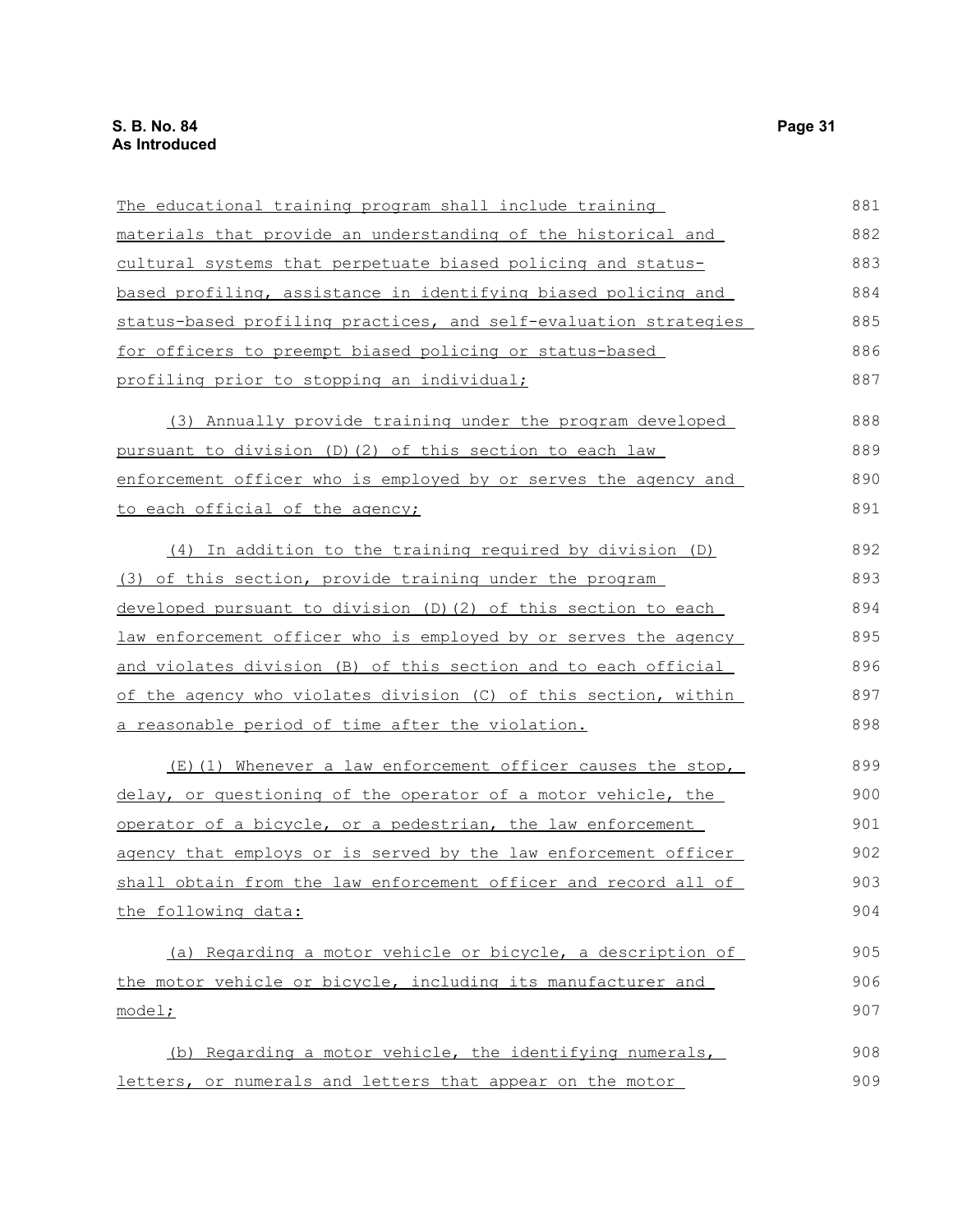| vehicle's license plate;                                           | 910 |
|--------------------------------------------------------------------|-----|
| (c) The race, ethnicity, approximate age, and gender of            | 911 |
| the operator and all passengers of the motor vehicle, the          | 912 |
| operator of the bicycle, or the pedestrian;                        | 913 |
| (d) The location of the stop, delay, or questioning,               | 914 |
| including the street and address number;                           | 915 |
| (e) The approximate duration of the stop, delay, or                | 916 |
| questioning;                                                       | 917 |
| (f) The basis for the stop, delay, or questioning,                 | 918 |
| including any local, state, or federal offense alleged to have     | 919 |
| been committed by the operator or any passenger of the motor       | 920 |
| vehicle, the operator of the bicycle, or the pedestrian;           | 921 |
| (q) The date on which and exact time at which the stop,            | 922 |
| delay, or questioning occurred.                                    | 923 |
| (2) The identification of the characteristics described in         | 924 |
| $divisions$ (E)(1)(a) to (q) of this section shall be based on the | 925 |
| observation and perception of the law enforcement officer          | 926 |
| conducting the stop, delay, or questioning. No operator of or      | 927 |
| passenger in the involved motor vehicle, no operator of the        | 928 |
| involved bicycle, and no involved pedestrian, whichever is         | 929 |
| applicable, shall be asked to provide the information regarding    | 930 |
| those characteristics.                                             | 931 |
| (F) Whenever a law enforcement officer conducts a search           | 932 |
| or inventory of a motor vehicle or bicycle, or otherwise causes    | 933 |
| a motor vehicle, bicycle, or pedestrian to be inspected or         | 934 |
| sniffed by a canine unit or any other animal for the detection     | 935 |
| of illegal drugs or contraband, the law enforcement agency that    | 936 |
| employs or is served by the law enforcement officer shall obtain   | 937 |
| from the law enforcement officer and record all of the following   | 938 |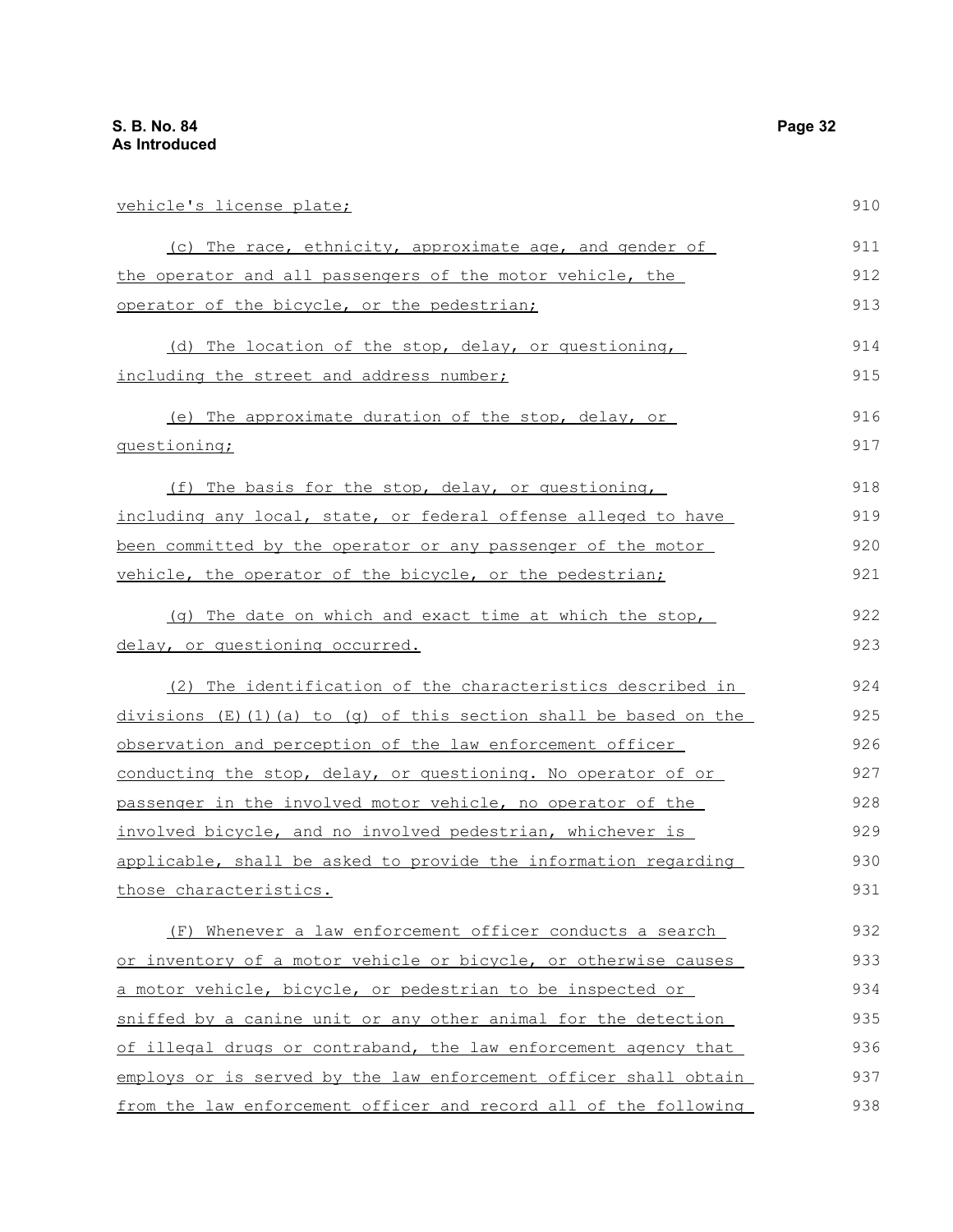| data:                                                            | 939 |
|------------------------------------------------------------------|-----|
| (1) The legal basis and rationale for the stop, search,          | 940 |
| inventory, or sniffing of the motor vehicle, bicycle, or         | 941 |
| pedestrian;                                                      | 942 |
| (2) The nature of any contraband that was discovered in          | 943 |
| the course of the search, inventory, or sniffing;                | 944 |
| (3) The exact oral or written warning or instructions            | 945 |
| given to the operator of or passenger in the motor vehicle, the  | 946 |
| operator of the bicycle, or the pedestrian prior to the search,  | 947 |
| inventory, or sniffing;                                          | 948 |
| (4) The charge or charges, if any, that were filed against       | 949 |
| the operator of or passenger in the motor vehicle, the operator  | 950 |
| of the bicycle, or the pedestrian as a result of the search,     | 951 |
| inventory, or sniffing;                                          | 952 |
| (5) The reason as to why the search, inventory, or               | 953 |
| sniffing was instituted.                                         | 954 |
| (G) (1) Each law enforcement agency that collects data           | 955 |
| under division (E) or (F) of this section shall annually submit  | 956 |
| the data collected to the attorney general. The agency shall     | 957 |
| submit the data not later than the first day of February of the  | 958 |
| calendar year following the year for which the data is           | 959 |
| collected, in accordance with the rules adopted by the attorney  | 960 |
| general under division (B) of section 109.748 of the Revised     | 961 |
| Code. Upon receipt of the data, the attorney general shall       | 962 |
| analyze the data in accordance with general statistical          | 963 |
| standards to determine whether disparities exist in the stopping | 964 |
| and searching of motor vehicles, bicycles, or pedestrians that   | 965 |
| cause a disproportionately adverse effect on a particular        | 966 |
| minority group or groups or any other group of persons linked by | 967 |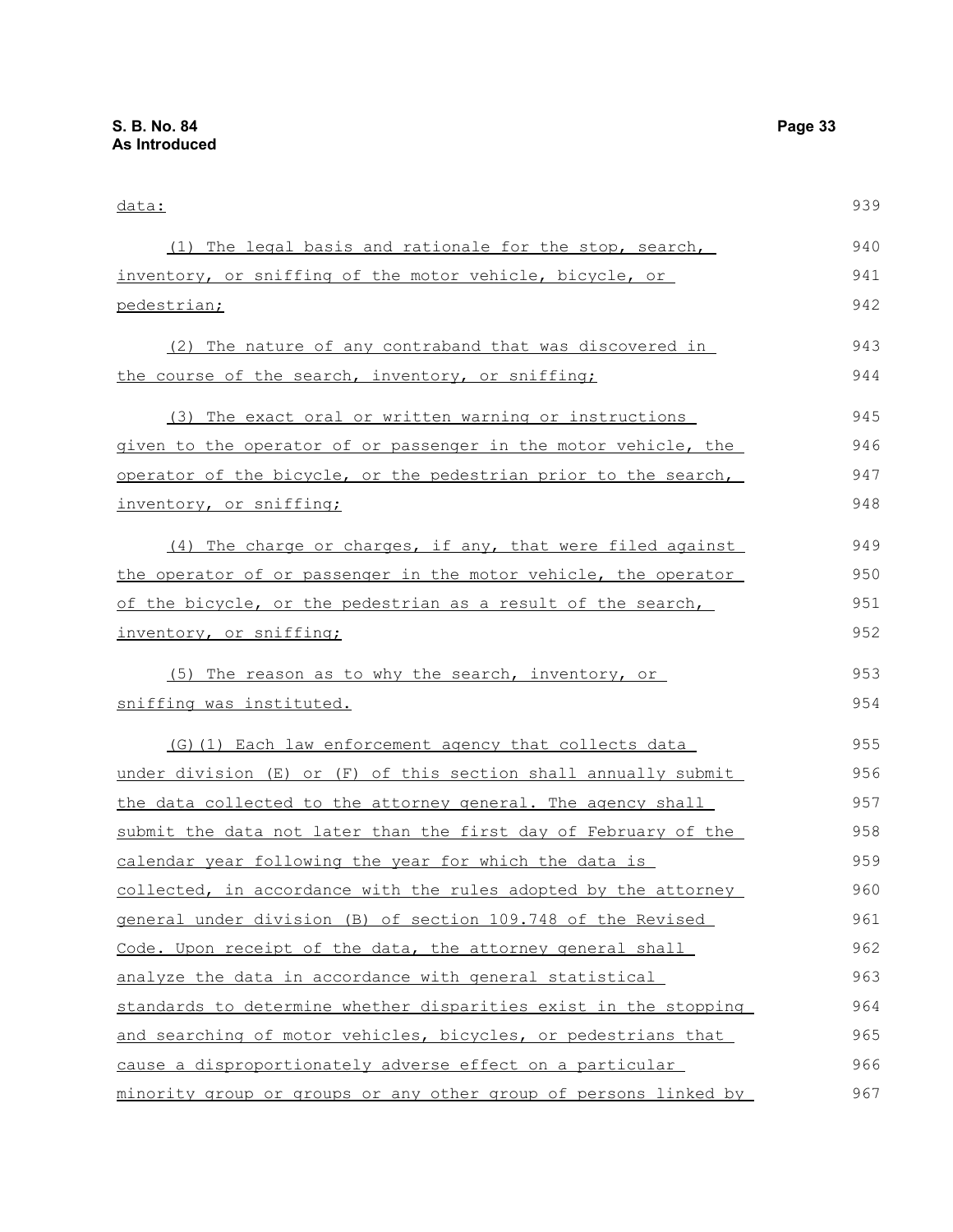| ethnic, religious affiliation, sexual orientation, or gender      | 968 |
|-------------------------------------------------------------------|-----|
| identity status. Not later than the first day of April of the     | 969 |
| calendar year in which the attorney general receives the data     | 970 |
| under this division, the attorney general shall publish the data  | 971 |
| and the analysis conducted under this division in a report that   | 972 |
| the attorney general prepares annually and shall distribute       | 973 |
| copies of the report in accordance with division (G) (3) of this  | 974 |
| section.                                                          | 975 |
| (2) The attorney general shall distribute copies of               | 976 |
| reports published under division (G) (1) of this section to the   | 977 |
| general assembly, the governor, and law enforcement agencies.     | 978 |
| The reports are public records under section 149.43 of the        | 979 |
| Revised Code and shall be made readily available to the public.   | 980 |
| (3) The attorney general shall exclude from the reports           | 981 |
| described in division (G)(1) of this section all information      | 982 |
| that would personally identify any motor vehicle operator or      | 983 |
| passenger, any bicycle operator, or any pedestrian who is the     | 984 |
| subject of any stop, search, inventory, or sniffing described in  | 985 |
| this section or any law enforcement officer who conducts any      | 986 |
| stop, search, inventory, or sniffing described in this section.   | 987 |
| The attorney general and local law enforcement agencies shall     | 988 |
| maintain the information so excluded for a reasonable period of   | 989 |
| time.                                                             | 990 |
| Information of the nature described in this division that         | 991 |
| is excluded from the report described in division (G) (1) of this | 992 |
| section is not a public record for purposes of section 149.43 of  | 993 |
| the Revised Code, and the attorney general or law enforcement     | 994 |
| agency shall redact all information of that nature from any       | 995 |
| records released by the attorney general or law enforcement       | 996 |
| agency. The attorney general or a law enforcement agency may      | 997 |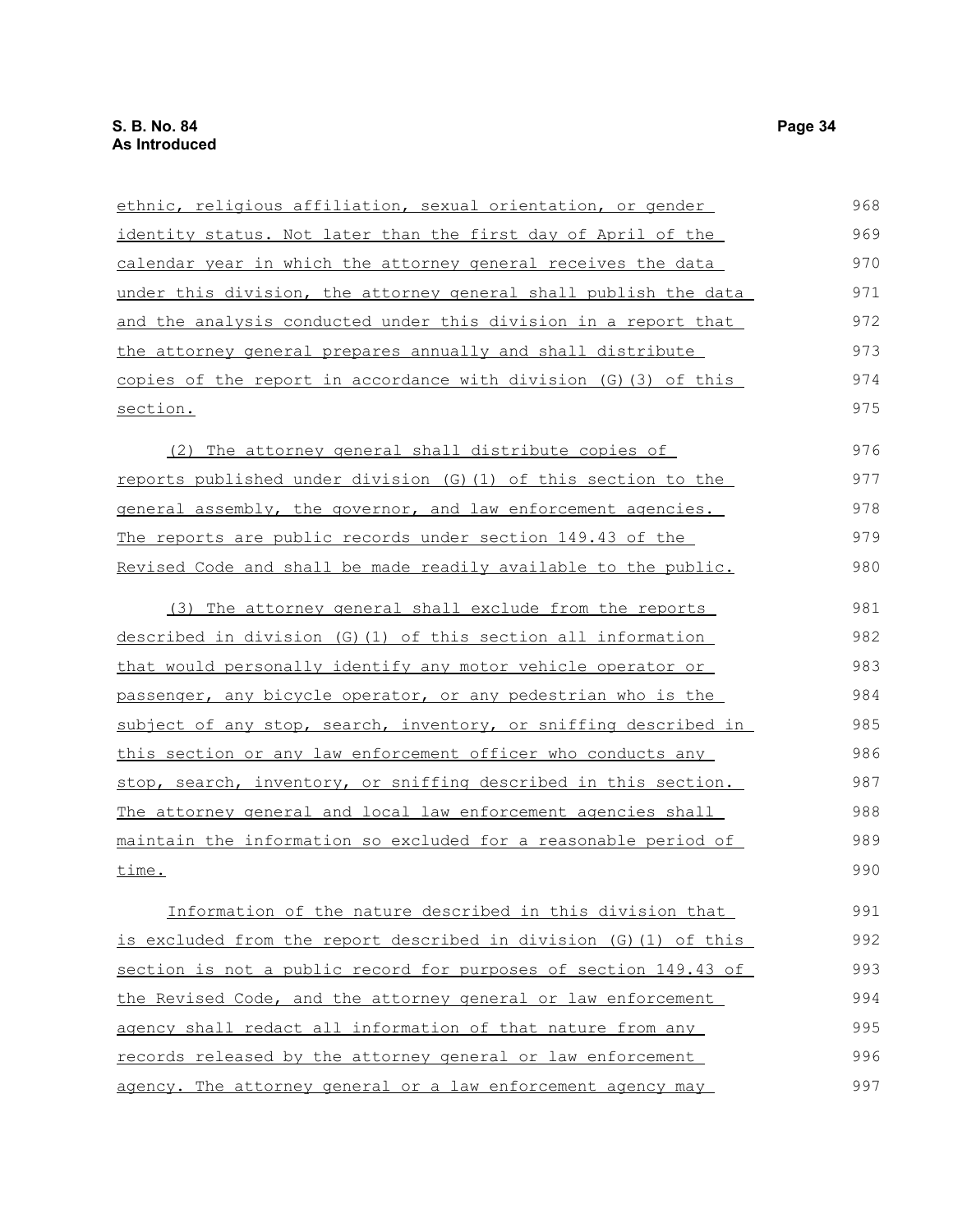| disclose information of that nature for purposes of a civil      | 998  |
|------------------------------------------------------------------|------|
| proceeding brought under division (I) or (J) of this section and | 999  |
| may release information of that nature to relevant parties of a  | 1000 |
| motion seeking to exclude from admission as evidence any         | 1001 |
| information obtained through a potentially unconstitutional or   | 1002 |
| unlawful search.                                                 | 1003 |
| (H) If the attorney general determines in the analysis           | 1004 |
| conducted under division (G) of this section that the            | 1005 |
| statistical data collected and analyzed under this section shows | 1006 |
| any pattern of disparate traffic and law enforcement practices   | 1007 |
| by a law enforcement agency or its officers or officials, that   | 1008 |
| has a disproportionately adverse effect on a particular minority | 1009 |
| group or groups or any other group of persons linked by          | 1010 |
| ethnicity, religious affiliation, sexual orientation, or gender  | 1011 |
| identity status, the law enforcement agency shall take immediate | 1012 |
| remedial actions to eradicate the practices by the agency or its | 1013 |
| officers or officials.                                           | 1014 |
| (I) An individual who is a victim of a violation of              | 1015 |
| division (B) or (C) of this section has a cause of action        | 1016 |
| against the law enforcement agency that employs or is served by  | 1017 |
| the law enforcement officer or official who committed the        | 1018 |
| violation. The individual may file a civil action asserting the  | 1019 |
| cause under section 2307.60 of the Revised Code. In the action,  | 1020 |
| the individual may seek appropriate and equitable relief in a    | 1021 |
| court of record in this state having jurisdiction. The court     | 1022 |
| shall award reasonable attorneys' fees, including expert fees as | 1023 |
| part of the attorneys' fee, to the prevailing party as costs.    | 1024 |
| (J) The attorney general may institute civil proceedings         | 1025 |
| for injunctive relief against a law enforcement agency that      | 1026 |
| employs or is served by a law enforcement officer or official    | 1027 |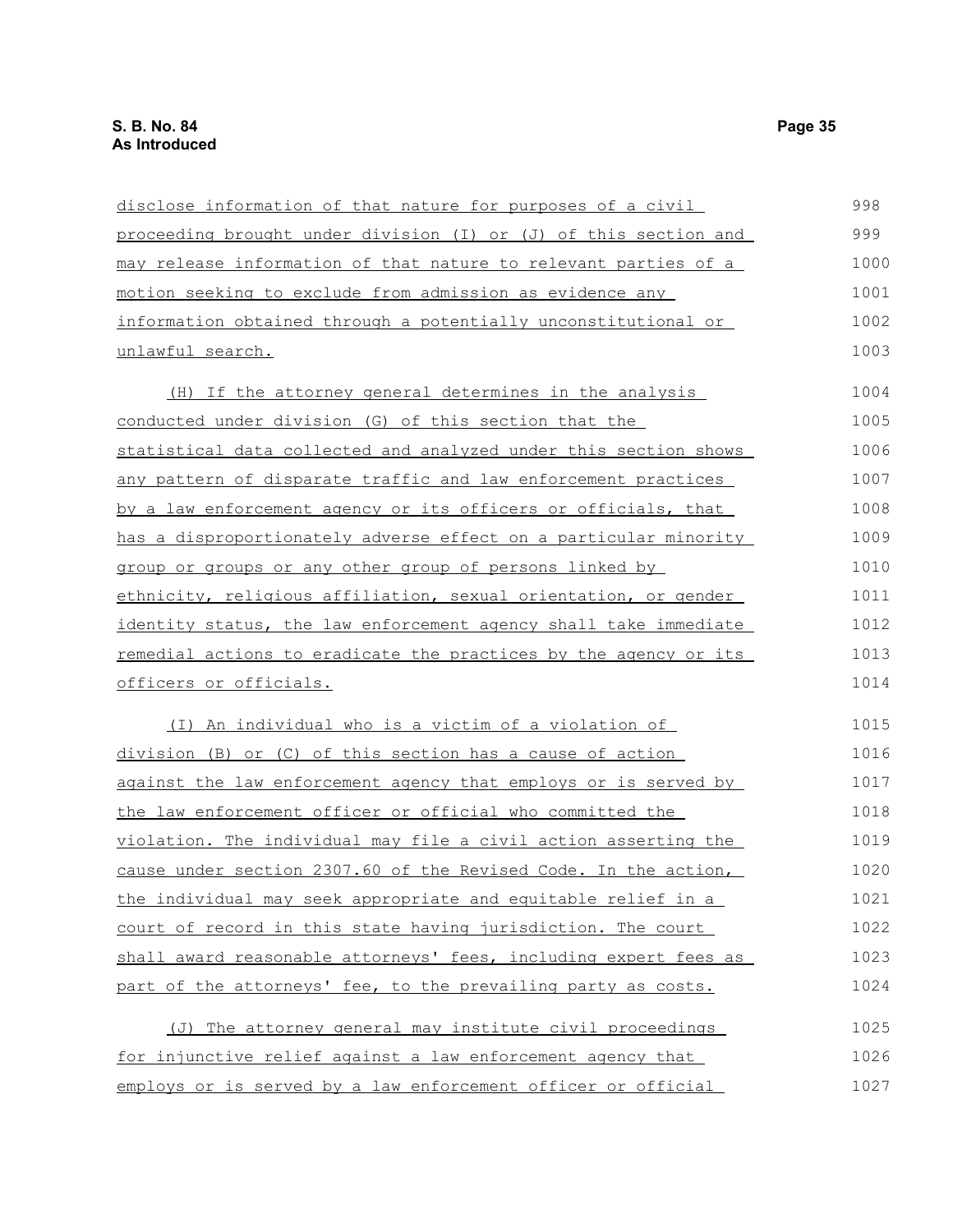| who violates division (B) or (C) of this section to compel the  | 1028 |
|-----------------------------------------------------------------|------|
| termination of the violation and prevent future violations. The | 1029 |
| attorney general may bring the proceedings in any court of      | 1030 |
| competent jurisdiction. If the attorney general proves in the   | 1031 |
| proceedings that a law enforcement officer or official that the | 1032 |
| agency employs or is served by has committed or is committing   | 1033 |
| the violation, the court shall order the agency to discontinue  | 1034 |
| all biased policing and status-based profiling, to discontinue  | 1035 |
| all practices that permit, perpetuate, or encourage biased      | 1036 |
| policing or status-based profiling, and to submit to the        | 1037 |
| attorney general a corrective action plan for discontinuing all | 1038 |
| biased policing or status-based profiling and all such          | 1039 |
| practices. The court shall order the agency to submit the       | 1040 |
| corrective action plan to the attorney general by a specified   | 1041 |
| date that is agreed upon by the agency and the attorney general | 1042 |
| and approved by the court.                                      | 1043 |
| Sec. 5503.05. The superintendent of the state highway           | 1044 |
| patrol, with the approval of the director of public safety, may | 1045 |
| conduct training schools for prospective state highway patrol   | 1046 |
| troopers. The training provided at the training schools shall   | 1047 |
| include, but not be limited to, training in performing law      | 1048 |
| enforcement duties and handling law enforcement matters without | 1049 |
| engaging in biased policing or status-based profiling. Training | 1050 |
| on the subject of biased policing and status-based profiling    | 1051 |
| shall be consistent with the training specified in the rules    | 1052 |
| adopted under section 109.748 of the Revised Code. The          | 1053 |

prospective troopers, during the period of their training and as members of the state patrol school, shall be paid a reasonable salary out of highway funds. The superintendent may furnish the necessary supplies and equipment for the use of the prospective troopers during the training period. 1054 1055 1056 1057 1058